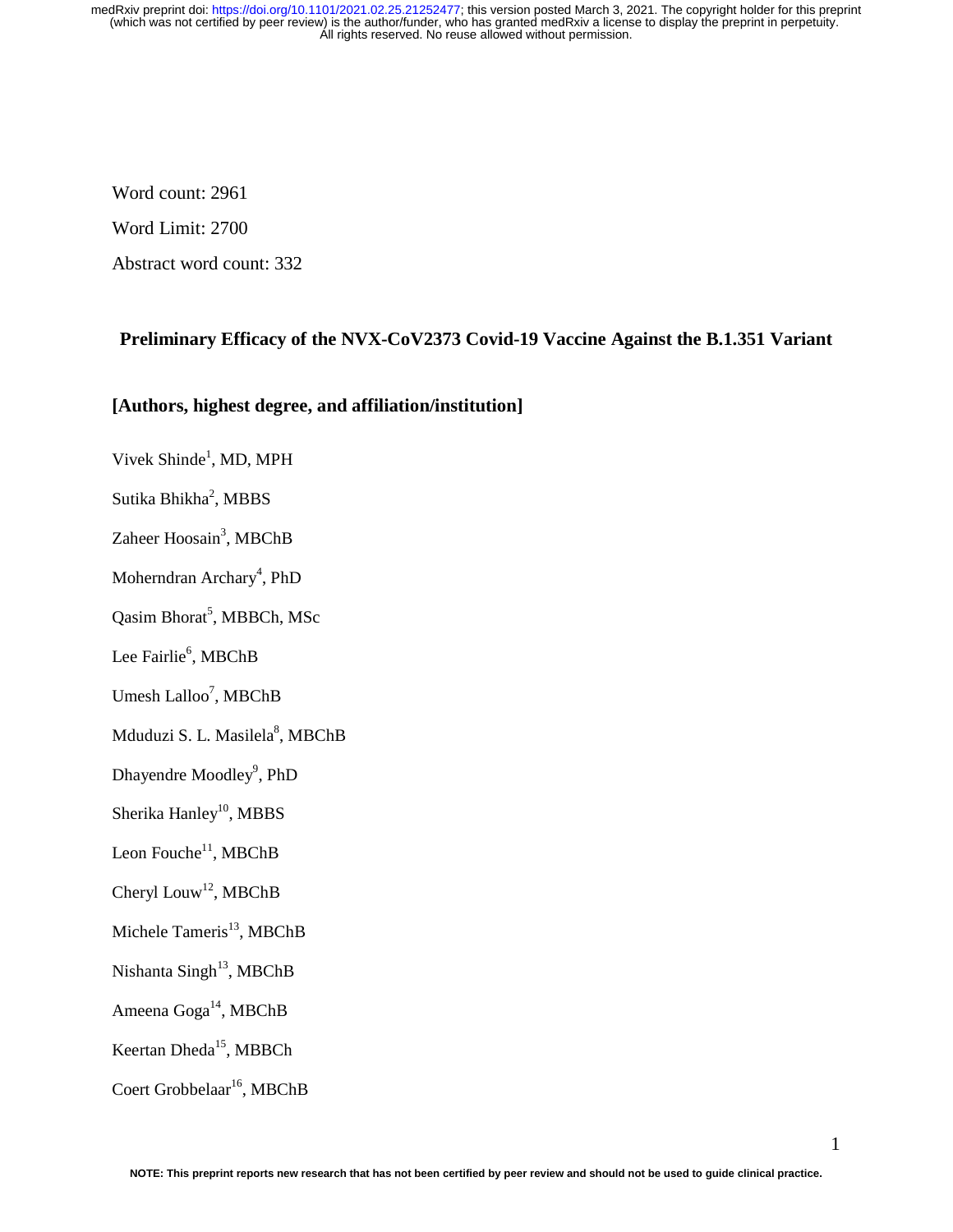Gertruida Kruger<sup>17</sup>, MBChB

Nazira Carrim-Ganey<sup>18</sup>, MBBCh

Vicky Baillie<sup>2</sup>, PhD

Tulio de Oliveira<sup>19</sup>, PhD

Anthonet Lombard Koen,<sup>2</sup> MBChB

Johan J. Lombaard<sup>3</sup>, MBChB

Rosie Mngqibisa<sup>4</sup>, MBChB

As'ad Ebrahim Bhorat<sup>5</sup>, MBBCh

Gabriella Benadé<sup>6</sup>, MBBS, MPH

Natasha Lalloo<sup>7</sup>, MBChB

Annah Pitsi<sup>8</sup>, MBChB

Pieter-Louis Vollgraaff<sup>11</sup>, MBChB

Angelique Luabeya<sup>13</sup>, MBChB

Aliasgar Esmail $^{15}$ , MBChB

Friedrich G. Petrick<sup>17</sup>, MBChB

Aylin Oommen Jose<sup>2</sup>, MBChB

Sharne Foulkes<sup>3</sup>, MBChB

Khatija Ahmed<sup>8</sup>, MBChB

Asha Thombrayil<sup>2</sup>, MBChB

Lou Fries $^1$ , MD

Shane Cloney-Clark<sup>1</sup>, BS

Mingzhu Zhu<sup>1</sup>, PhD

Chijioke Bennett<sup>1</sup>, MD, MPH, MBA

Gary Albert<sup>1</sup>, MS

Emmanuel Faust<sup>1</sup>, PhD

Joyce S. Plested<sup>1</sup>, PhD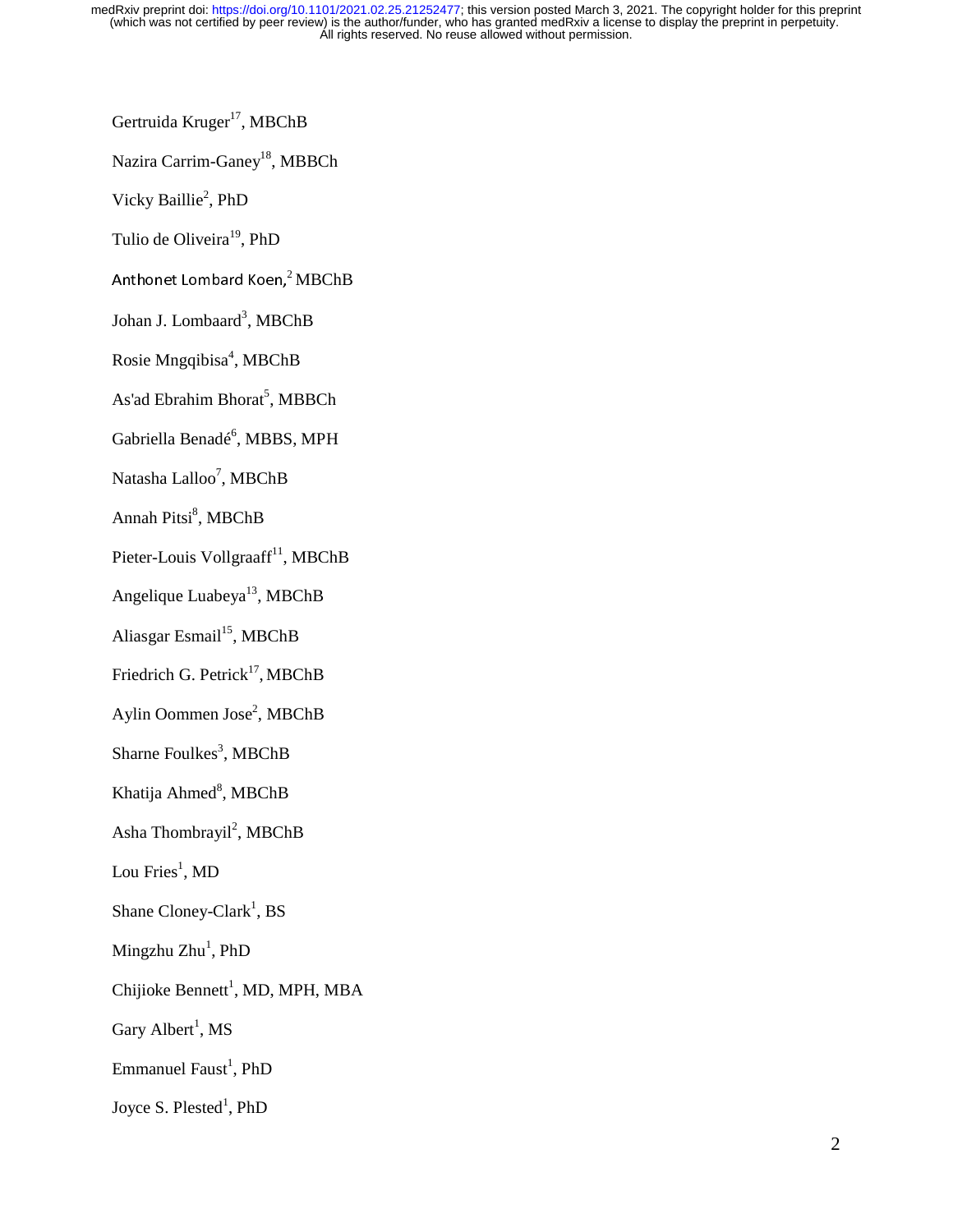Andreana Robertson<sup>1</sup>, MS

Susan Neal, ${}^{1}$  BS

Iksung  $\mathrm{Cho}^1$ , MS

 $Greg M. Glenn<sup>1</sup>, MD$ 

Filip Dubovsky<sup>1</sup>, MD, MPH

Shabir A. Madhi<sup>2</sup>, MBBCh, PhD

for the 2019nCoV-501 Study Group

1 Novavax, Inc., 20 Firstfield Road, Gaithersburg, MD, USA

<sup>2</sup> South African Medical Research Council, Vaccines and Infectious Diseases Analytics Research Unit,

Faculty of Health Sciences, University of the Witwatersrand, Johannesburg, South Africa

3 Josha Research Centre, Bloemfontein, Free State, South Africa

4 Paediatric Infectious Diseases Unit, University of KwaZulu-Natal, Durban, South Africa

5 Soweto Clinical Trials Centre, Johannesburg, South Africa

<sup>6</sup>Wits Reproductive Health and HIV Institute, University of the Witwatersrand, Johannesburg, South Africa

<sup>7</sup>Respiratory and Critical Care Unit, Nelson R. Mandela School of Medicine, University of KwaZulu-Natal, Durban, South Africa

8 Setshaba Research Centre, Tshwane, South Africa

<sup>9</sup>Department of Obstetrics and Gynaecology, University of KwaZulu-Natal, Durban, South Africa

<sup>10</sup> Centre Aids Prevention Research South Africa (CAPRISA), University of KwaZulu-Natal, Durban,

South Africa

<sup>11</sup>Limpopo Clinical Research Initiative, Rustenburg, North-West, South Africa

<sup>12</sup>Madibeng Centre for Research, Department of Family Medicine, School of Health, University of

Pretoria, Pretoria, South Africa

<sup>13</sup>South African TB Vaccine Initiative, University of Cape Town, Cape Town, South Africa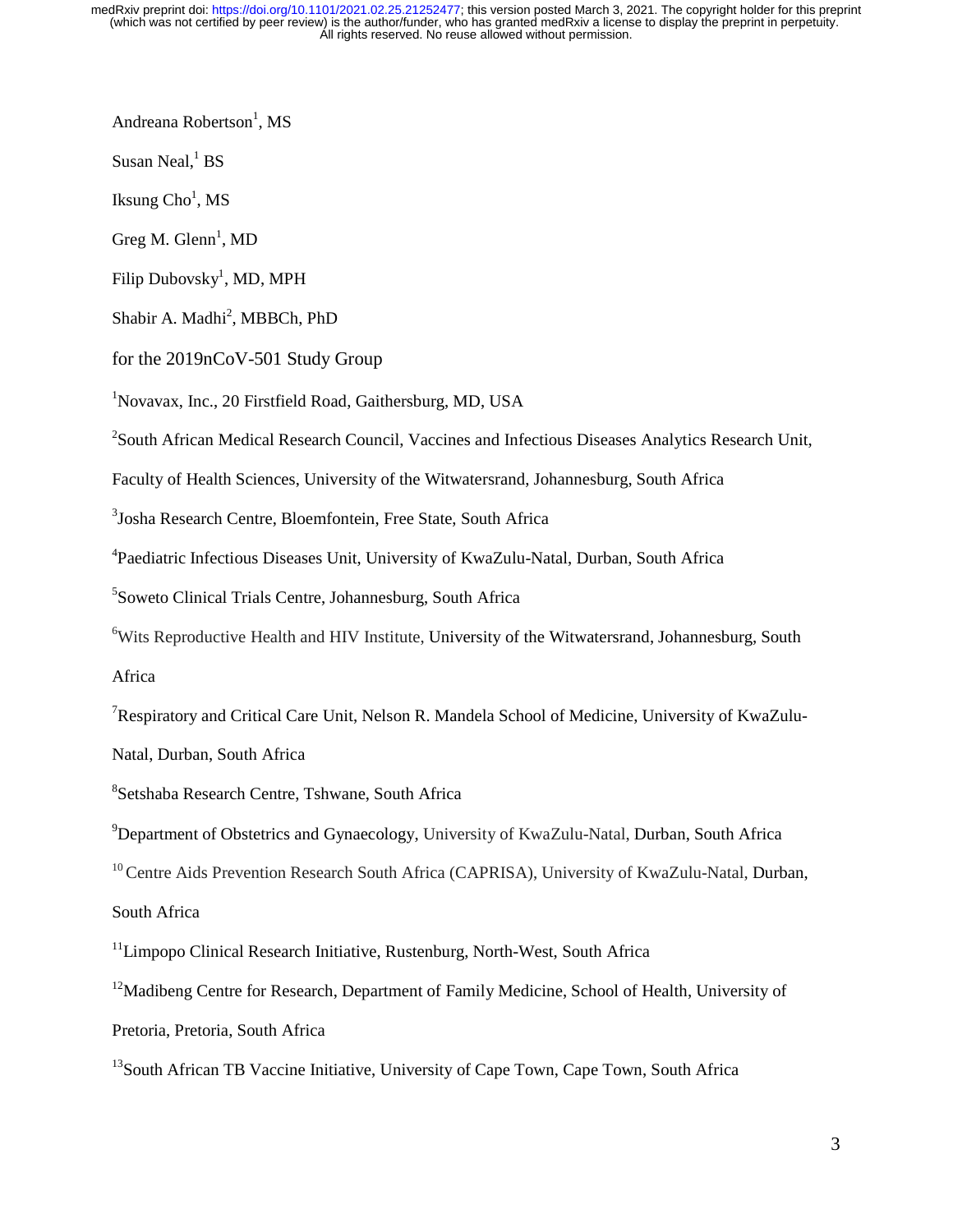<sup>14</sup> Health Systems Research Unit and HIV Prevention Research Unit, South African Medical Research

Council, Cape Town, South Africa

<sup>15</sup>Centre for Lung Infection and Immunity, Division of Pulmonology, Department of Medicine and UCT

Lung Institute, University of Cape Town, Cape Town, South Africa

<sup>16</sup>Aurum Institute, University of Pretoria, Pretoria, South Africa

<sup>17</sup>MERC Research, Middelburg, South Africa

<sup>18</sup>PEERMED Clinical Trial Centre, Kempton Park, South Africa

<sup>19</sup>Kwazulu-Natal Research Innovation and Sequencing Platform (KRISP), University of KwaZulu-Natal,

Durban, South Africa

# **Contact information for corresponding author:**

Vivek Shinde at Novavax, 21 Firstfield Rd., Gaithersburg, MD, 20878, or

vshinde@novavax.com.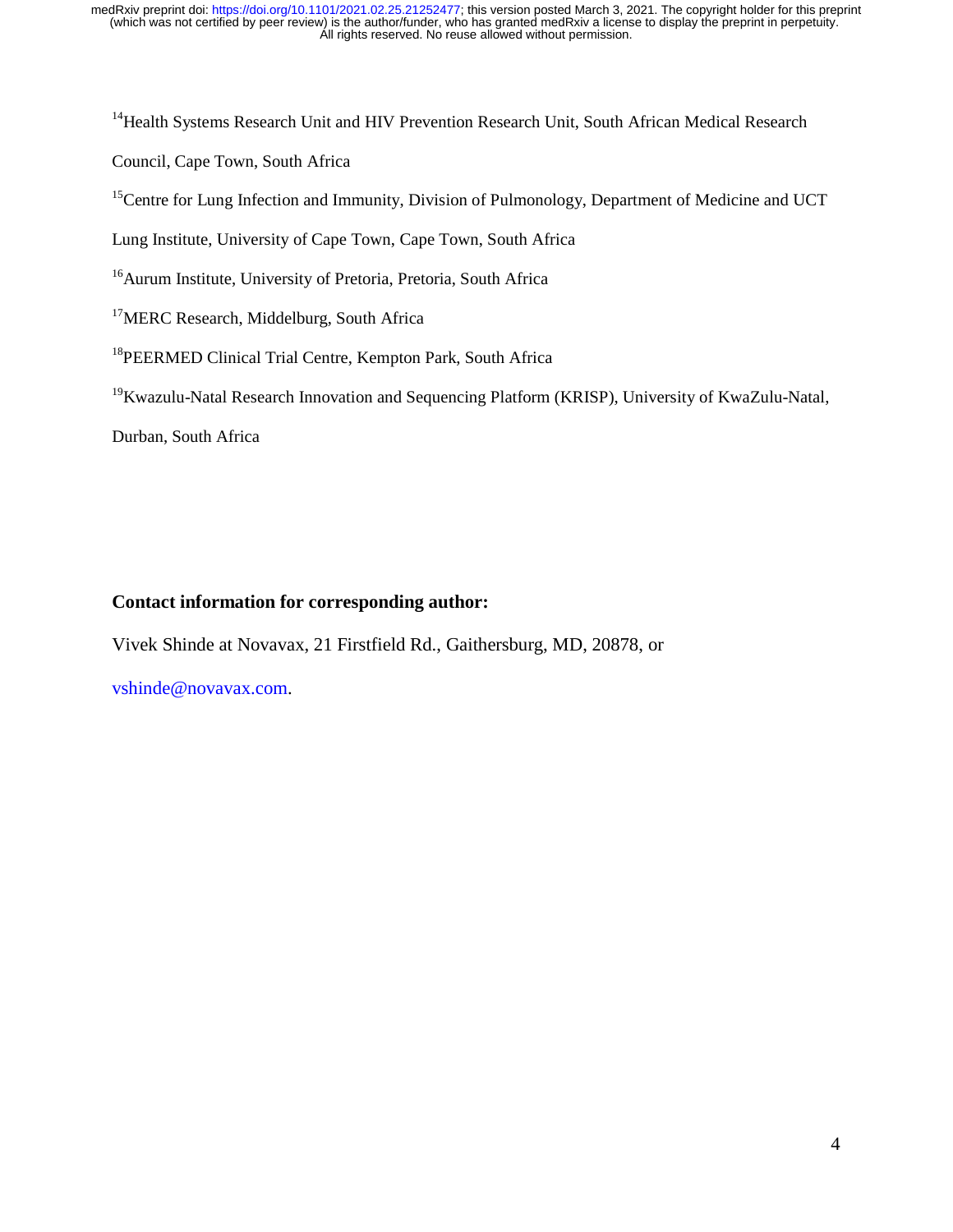## **ABSTRACT**

## **Background**

The emergence of severe acute respiratory syndrome coronavirus 2 (SARS-CoV-2) variants threatens progress toward control of the Covid-19 pandemic. Evaluation of Covid-19 vaccine efficacy against SARS-CoV-2 variants is urgently needed to inform vaccine development and use.

#### **Methods**

In this phase 2a/b, multicenter, randomized, observer-blinded, placebo-controlled trial in South Africa, healthy human immunodeficiency virus (HIV)-negative adults (18 to 84 years) or medically stable people living with HIV (PLWH) (18 to 84 years) were randomized in a 1:1 ratio to receive two doses, administered 21 days apart, of either NVX-CoV2373 nanoparticle vaccine (5  $\mu$ g recombinant spike protein with 50  $\mu$ g Matrix-M1 adjuvant) or placebo. The primary endpoints were safety and vaccine efficacy  $\geq$  7 days following the second dose against laboratoryconfirmed symptomatic Covid-19 in previously SARS-CoV-2 uninfected participants.

#### **Results**

A total of 4387 participants were randomized and dosed at least once, 2199 with NVX-CoV2373 and 2188 with placebo. Approximately 30% of participants were seropositive at baseline. Among 2684 baseline seronegative participants (94% HIV-negative; 6% PLWH), there were 15 and 29 predominantly mild to moderate Covid-19 cases in NVX-CoV2373 and placebo recipients, respectively; vaccine efficacy was 49.4% (95% confidence interval [CI]: 6.1 to 72.8). Efficacy in HIV-negative participants was 60.1% (95% CI: 19.9 to 80.1), and did not differ by baseline serostatus. Of the primary endpoint cases with available whole genome sequencing, 38 (92.7%) of 41 were the B.1.351 variant. Post-hoc vaccine efficacy against B.1.351 was 51.0% (95% CI: -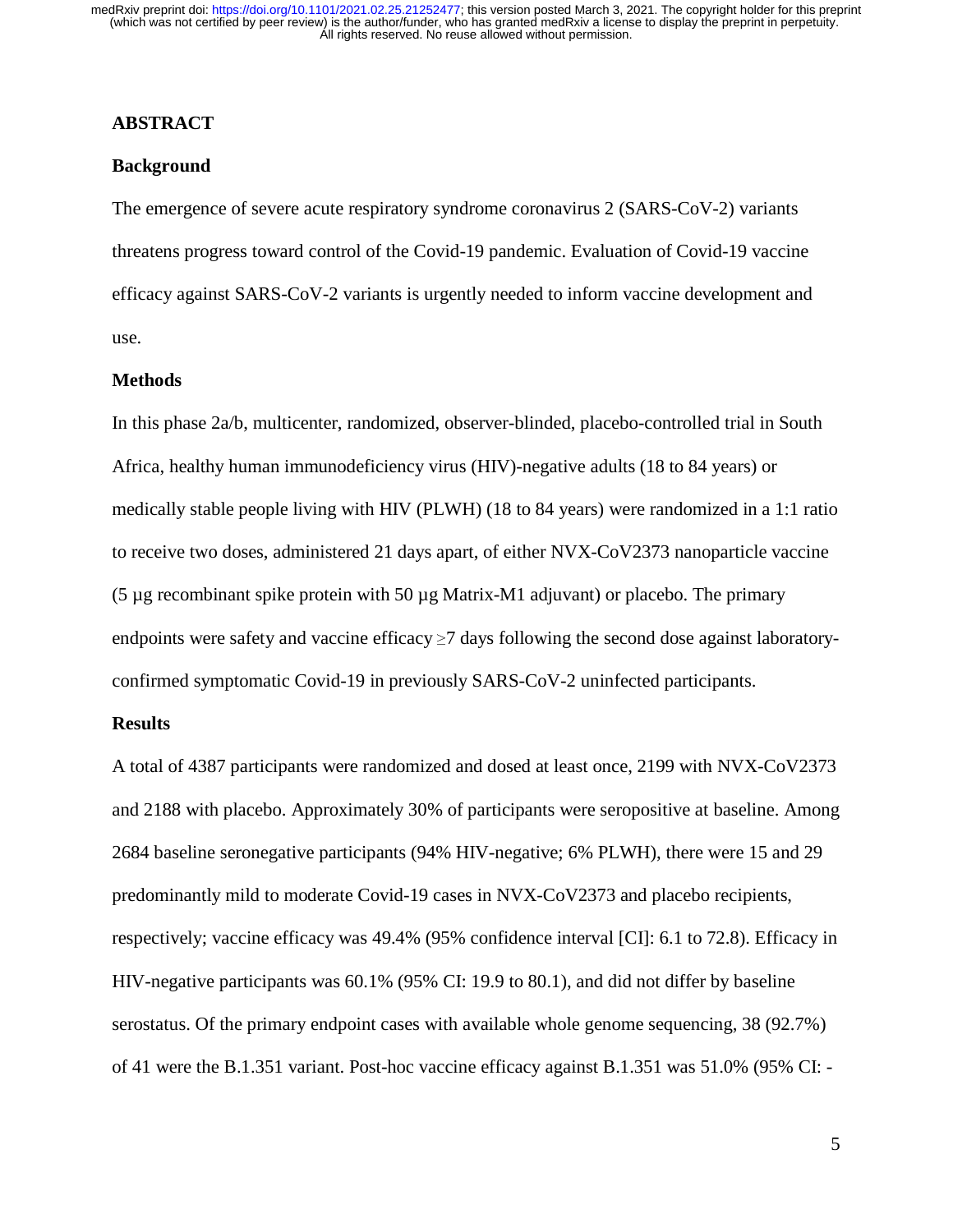0.6 to 76.2) in HIV-negative participants. Among placebo recipients, the incidence of symptomatic Covid-19 was similar in baseline seronegative vs baseline seropositive participants during the first 2 months of follow-up (5.3% vs 5.2%). Preliminary local and systemic reactogenicity were primarily mild to moderate and transient, and higher with NVX-CoV2373; serious adverse events were rare in both groups.

## **Conclusions**

The NVX-CoV2373 vaccine was efficacious in preventing Covid-19, which was predominantly mild to moderate and due to the B.1.351 variant, while evidence of prior infection with the presumptive original SARS-CoV-2 did not confer protection against probable B.1.351 disease. (Funded by Novavax, The Bill and Melinda Gates Foundation, and the Coalition for Epidemic Preparedness Innovations; ClinicalTrials.gov number, NCT04533399)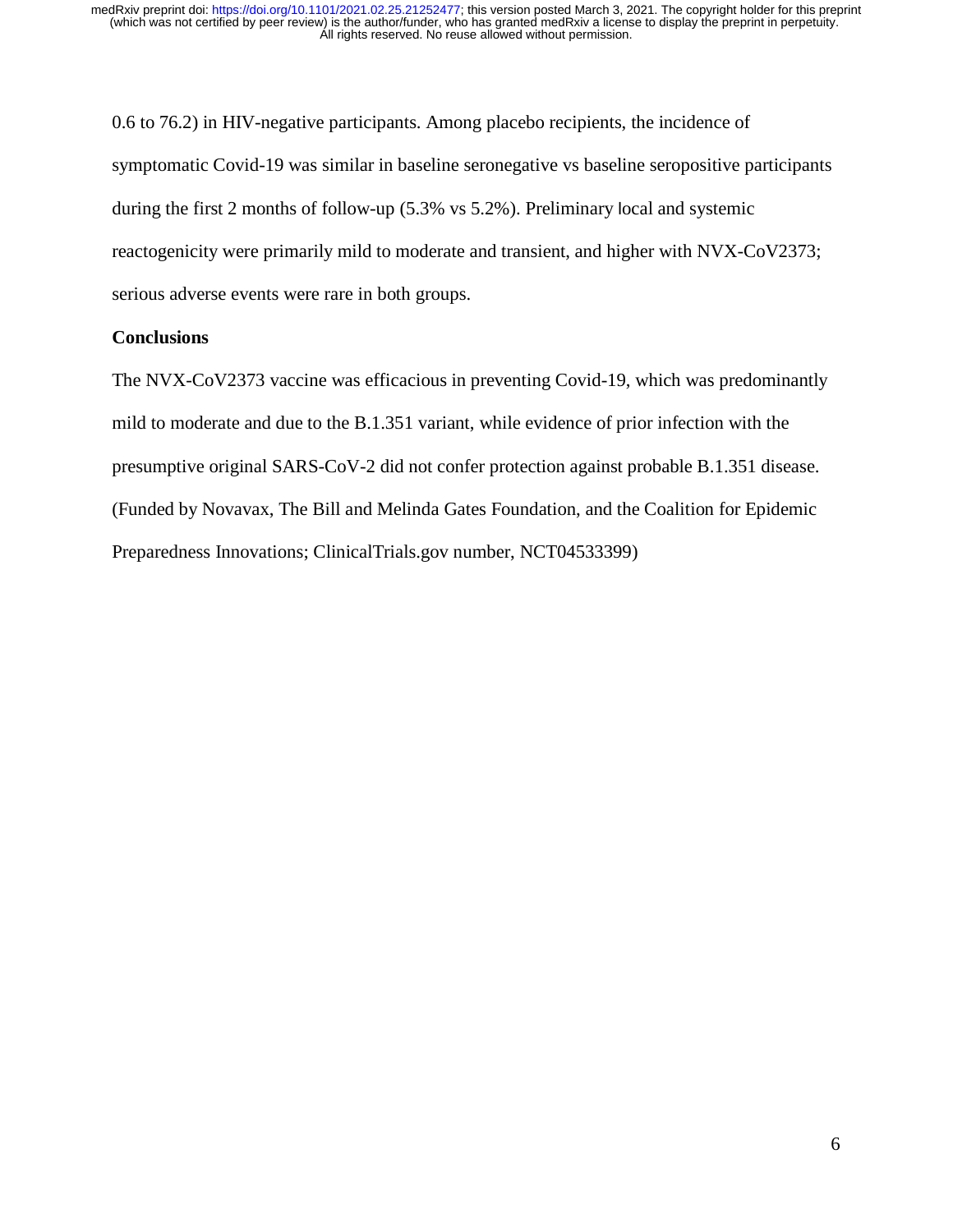## **INTRODUCTION**

The coronavirus disease 2019 (Covid-19) pandemic, caused by the emergence of a novel severe acute respiratory syndrome coronavirus 2 (SARS-CoV-2), has resulted in over 109 million documented cases and 2.4 million deaths worldwide as of February 17, 2021.<sup>1,2</sup> Vaccination remains a cornerstone of control strategies. Current vaccines primarily target the Covid-19 spike protein based on the prototype Wuhan strain.<sup>3</sup> The mRNA vaccines (BNT162b2 and mRNA-1273) have demonstrated vaccine efficacy of 94% to 95% $^{4,5}$ , and vector-based vaccines reported vaccine efficacy of 71% (pooled) for ChAdOx1-nCoV19, 92% for Gam-COVID-Vac, and 66% for Ad26.COV2.S. $^{6,7}$ 

We report on a recombinant, *Spodoptera frugiperda* (Sf9) insect cell/baculovirus system derived, SARS-CoV-2 nanoparticle vaccine (NVX-CoV2373) comprised of full-length, pre-fusion trimers of spike glycoprotein (prototype Wuhan sequence), co-formulated with a saponin-based adjuvant, Matrix-M1<sup>™, 8,9</sup> In an ongoing randomized, placebo-controlled, phase  $1/2$  trial in healthy adults, NVX-CoV2373, administered in a two-dose regimen 21 days apart, had an acceptable safety profile; was associated with a strong, Th1-biased, antigen-specific polyfunctional CD4+ T-cell response; and induced neutralizing antibody responses 4-fold higher than levels in convalescent sera from predominantly moderate to severe Covid-19 cases.<sup>10</sup> Recent reports from the United Kingdom (UK), Brazil, and South Africa on the emergence of the B.1.1.7, P1, and B.1.351 (N501Y.V2) variants, respectively, confirm the acquisition of mutations in key antigenic sites in the receptor binding domain (RBD) and N-terminal domain of the spike protein.<sup>11-16</sup> These antigenic changes may render naturally acquired or vaccine-derived immunity to prototype-like virus less effective against subsequent infection with variant viruses.<sup>12,16-18</sup> Here, we describe early findings on the primary efficacy endpoint and preliminary safety of a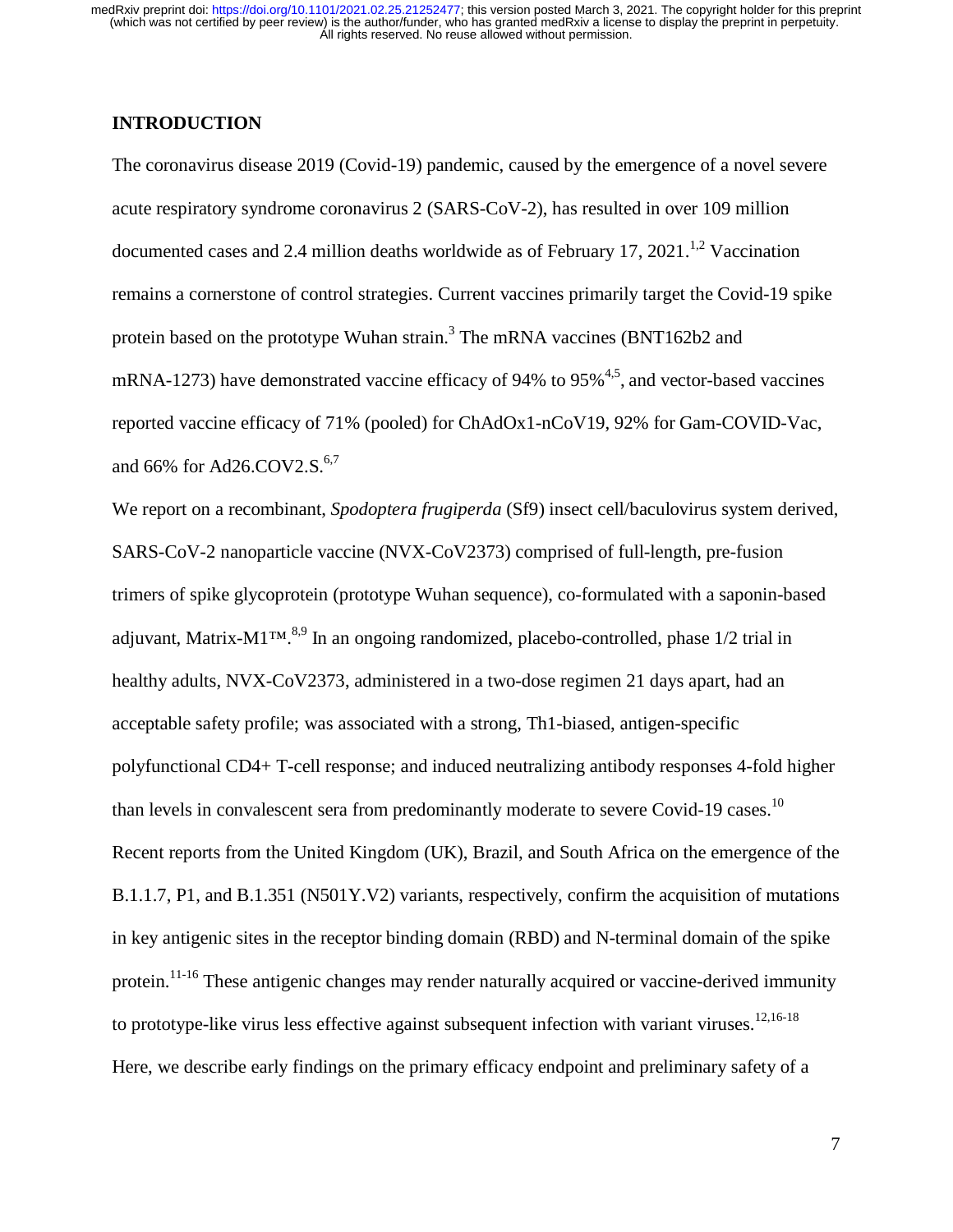randomized, observer-blinded, placebo-controlled, phase 2a/b trial of NVX-CoV2373 in 4406 participants in South Africa during a period of predominant circulation of B.1.351 variant viruses.

#### **METHODS**

## **Trial Objectives, Participants and Oversight**

In this randomized, observer-blinded, placebo-controlled phase 2a/b trial, we assessed the safety and efficacy of two doses of NVX-CoV2373, administered 21 days apart. Participants were healthy human immunodeficiency virus (HIV)-negative adults 18 to 84 years of age or a subgroup of medically stable people living with HIV (PLWH) 18 to 64 years of age. As a safety measure, enrollment was staggered into Stage 1 and Stage 2 for both HIV-negative and PLWH groups, with progression from Stage 1 to Stage 2 in each group requiring favorable review of safety data through Day 7 from the prior stage against prespecified vaccination pause rules (**Tables S4, S6, and S7**). Key exclusion criteria were chronic administration of immunosuppressive therapy, autoimmune or immunodeficiency disease (except for medically stable PLWH), history of prior or current symptomatic Covid-19, or nucleic acid amplification test (NAAT)-confirmed SARS-CoV-2 infection (hereafter "confirmed") performed as part of screening within 5 days prior to anticipated initial dosing. All participants provided written informed consent prior to enrollment. Further details of the trial design, conduct, oversight, and analyses are provided in the protocol, statistical analysis plan, and Supplementary Appendix (available with the full text of this article at NEJM.org).

NVX-CoV2373 was developed by Novavax, which designed and sponsored the trial, with funding support from the Bill and Melinda Gates Foundation and the Coalition for Epidemic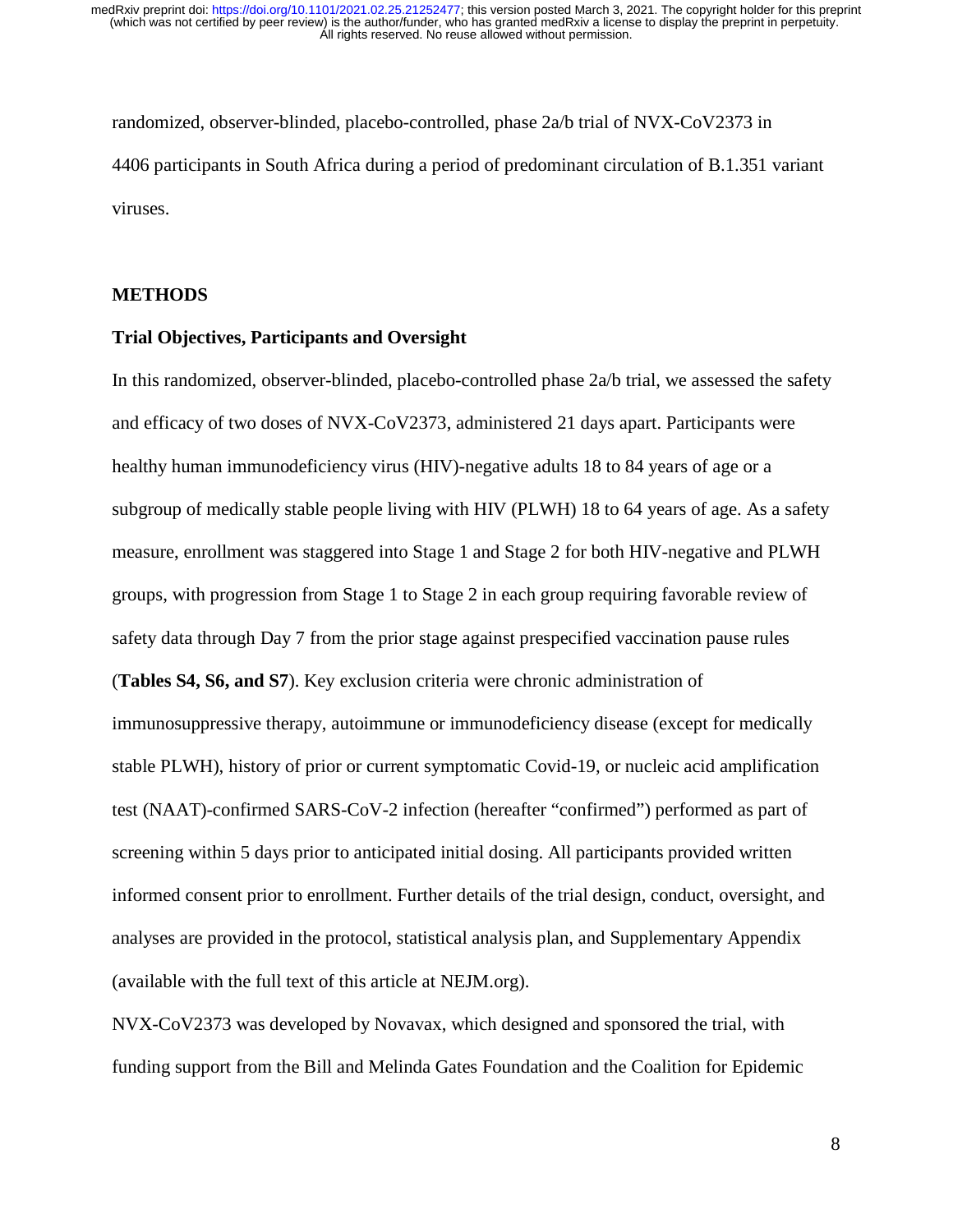Preparedness Innovations. The trial protocol was approved by the South African Health Products Regulatory Authority (SAHPRA; Ref 20200420) and Institutional Ethics Review Boards and registered in Clinicaltrials.gov (NCT045333990 and the Pan African Clinical trials Registry (PACTR202009726132275). Safety oversight, including for specific vaccination pause rules, was performed by an independent safety monitoring committee .

Trial data were available to all authors, who confirmed the accuracy and completeness of the data and the fidelity of the trial to the protocol.

## **Trial Procedures**

Participants were randomly assigned in a 1:1 ratio to receive two intramuscular injections,

21 days apart, of either NVX-CoV2373 (5 µg recombinant spike protein with 50 µg Matrix-M1 adjuvant) or saline placebo injection volume, 0.5 mL), administered by unblinded staff not otherwise involved with other study procedures or data collection. All other study staff and trial participants remained blinded to treatment assignment.

Participants were scheduled for in-person follow-up visits on Days 7, 21, 35, and Months 3, 6, and 12 (phone call only) to collect vital signs, adverse events, concomitant medication changes, and blood for immunogenicity analyses.

## **Safety Assessments**

The primary safety endpoints were occurrence of unsolicited adverse events (medically attended, serious, and those of special interest [**Tables S1 and S2**]) through Day 35 and solicited local and systemic adverse events evaluated via reactogenicity diary for 7 days following each vaccination (**Tables S3 and S4**). Safety follow-up is ongoing through Month 12.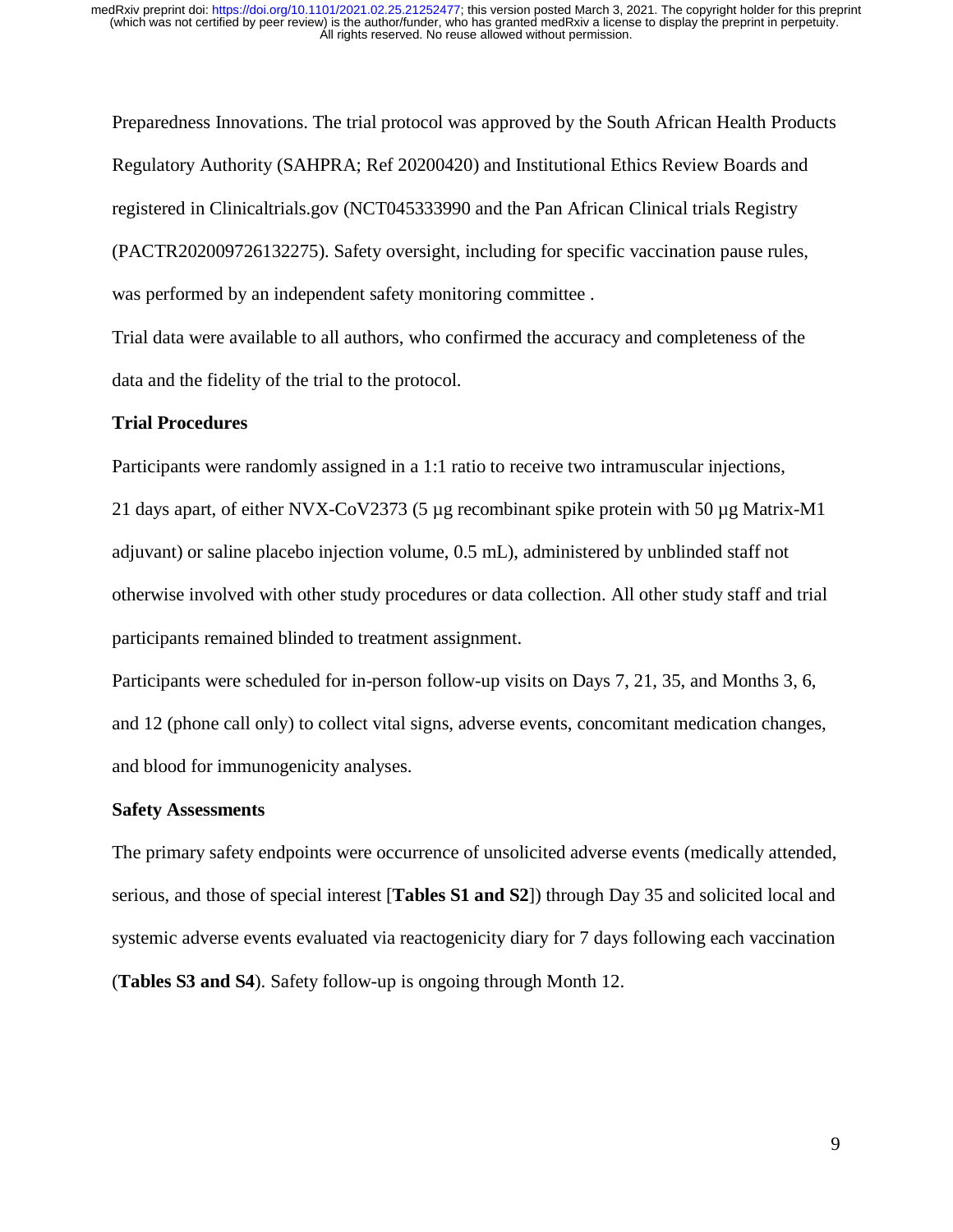## **Efficacy Assessments**

The primary efficacy endpoint was confirmed symptomatic mild, moderate, or severe Covid-19 (hereafter "symptomatic Covid-19") in participants seronegative to SARS-CoV-2 at baseline occurring 7 days after receipt of the second study vaccine (ie, after Day 28) (**Table S5**). Bi-weekly active (outbound phone contact) and passive surveillance for symptoms of suspected Covid-19 illness began on Day 8 and continues through the end of the study (**Table S6; Figure S2**). A new onset of suspected symptoms of Covid-19 triggered initial and follow-up surveillance visits to perform clinical assessments (vital signs, including pulse oximetry, and a lung examination) and for collection of nasal swabs (**Figure S3**). In addition, suspected Covid-19 symptoms were also queried, and nasal swabs collected, at all scheduled study visits. Nasal swab samples were tested for the presence of SARS-CoV-2 by NAAT using the BD  $MAX^{TM}$  system (Becton Dickinson). The InFLUenza Patient-Reported Outcome (FLU-PRO $^{\circ}$ ) questionnaire was utilized to comprehensively assess symptoms for the first 10 days of a suspected Covid-19 illness episode.

#### **Whole Genome Sequencing**

We performed post-hoc whole virus genome sequencing of nasal samples of all primary efficacy endpoints in a blinded fashion. Details of whole genome sequencing methods and phylogenetic analysis are provided in the Supplementary Appendix (**Figure S1**).

#### **Statistical Analysis**

The safety analysis population included all participants who received at least one injection of NVX-CoV2373 or placebo, with participants analyzed according to the treatment actually received. Safety analyses were presented as numbers and percentages of participants with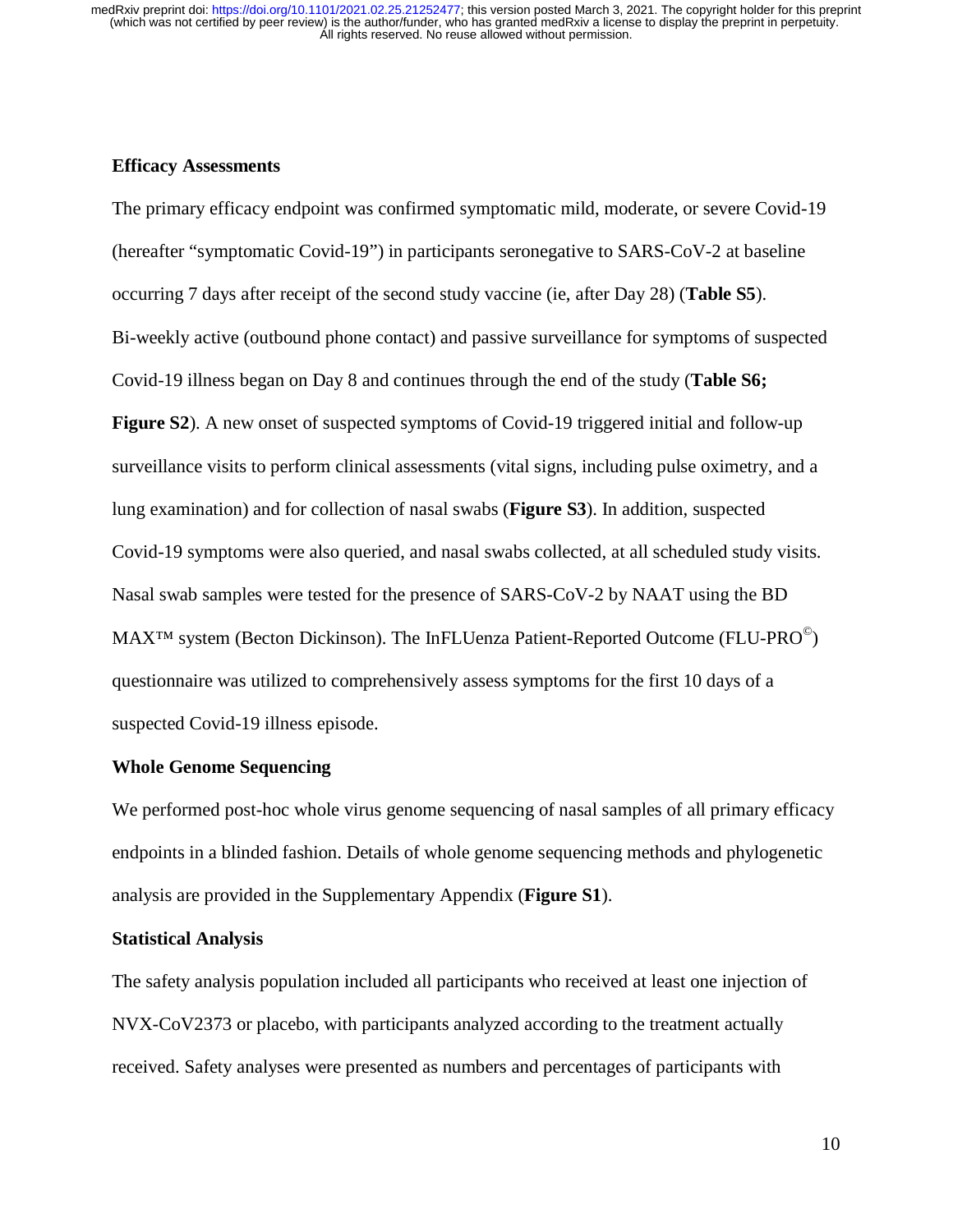solicited local and systemic adverse events analyzed through 7 days after each vaccination, and unsolicited adverse events through Day 35.

The per-protocol efficacy analysis population (PP-EFF) included baseline seronegative (by antispike IgG) participants who received both injections of NVX-CoV2373 or placebo as assigned, had no evidence of SARS-CoV-2 infection (by NAAT or anti-spike IgG) within 7 days after the second vaccination (ie, before Day 28), and had no major protocol deviations affecting the primary efficacy outcome.

Vaccine efficacy (%) was defined as  $(1 - RR) \times 100$ , where RR = relative risk of Covid-19 illness between NVX-CoV2373 and placebo. The official, event-driven efficacy analysis targeted a minimum number of 23 endpoints to provide approximately 90% power to detect vaccine efficacy of 80% based on an incidence rate of symptomatic Covid-19 of 2% to 6% in the placebo group. This analysis was carried out at an overall one-sided type I error rate of 0.025 for the single primary efficacy endpoint. The RR and its confidence interval (CI) were estimated using Poisson regression with robust error variance. Hypothesis testing of the primary efficacy endpoint was carried out against the null hypotheses: H0: vaccine efficacy  $\leq 0\%$ . The success criterion required rejection of the null hypothesis to demonstrate a statistically significant vaccine efficacy.

#### **RESULTS**

#### **Participants**

A total of 6324 participants at 16 sites in South Africa were screened from August 17, 2020 through November 25, 2020. A total of 4387 participants received at least one injection of NVX-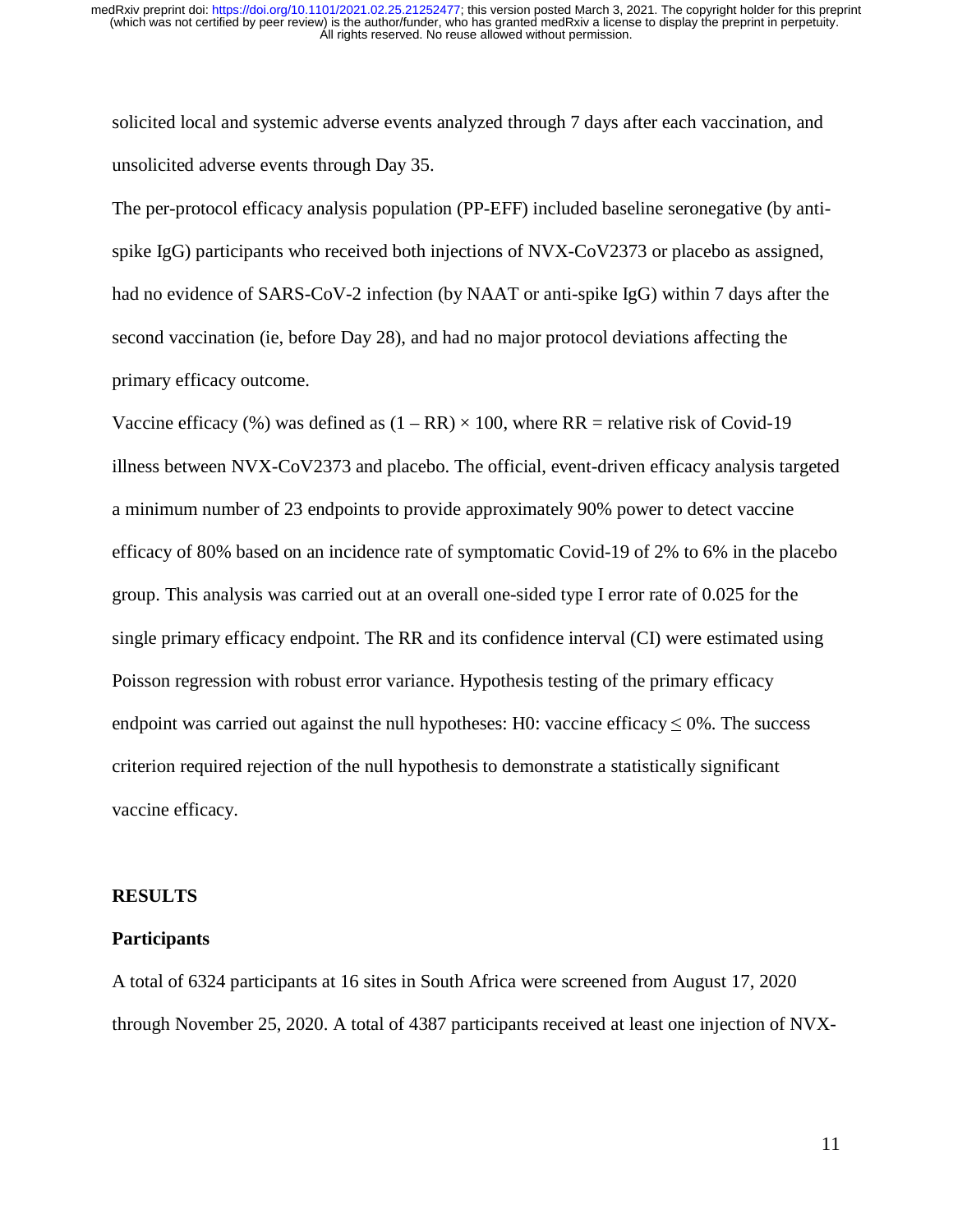CoV2373 (n=2199) or placebo (n=2188), with 4332 participants receiving both injections (**Figure 1**).

Demographic and baseline characteristics were balanced (**Table 1**). The mean age of all participants was 32.0 years, and approximately 4% in each group were 65 to 84 years of age. Approximately 57% of the participants were male, and most were Black-African (95%). Twenty percent of participants were obese, 5.6% had hypertension, and 1.6% had type 2 diabetes. Approximately 30% of participants were seropositive at baseline by anti-S IgG antibodies (sensitivity 94.7% and specificity 96.4% at a predefined anti-S IgG threshold; see Supplementary Appendix).

#### **Safety**

Preliminary safety data were available on all Stage 1 participants, comprised of 968 participants, at the time of the primary efficacy analysis, with safety presented by baseline SARS-CoV-2 serostatus (665 seronegative and 303 seropositive) (Supplementary Appendix; **Table S8**). Briefly, solicited local and systemic adverse events were predominantly mild to moderate and transient, and more common in NVX-CoV2373 recipients. Injection site pain was the most frequently reported local solicited adverse event  $(37 \square 39\%$  and  $15 \square 16\%$  in NVX-CoV2373 and placebo recipients, respectively, post-first dose) **(Table S9**); post-first and second dose rates were similar overall, with mean duration slightly higher after the second dose but generally less than 3 days. Severe local adverse events were infrequent but occurred more often in the seronegative NVX-CoV2373 group after the second dose (4%) versus placebo (1%). In NVX-CoV2373 recipients, the most common solicited systemic adverse events post-first and second dose were headache (20 $\square$ 25%), muscle pain (17 $\square$ 20%), and fatigue (12 $\square$ 16%). Post-first and second dose rates were similar overall, with mean duration slightly higher after the second dose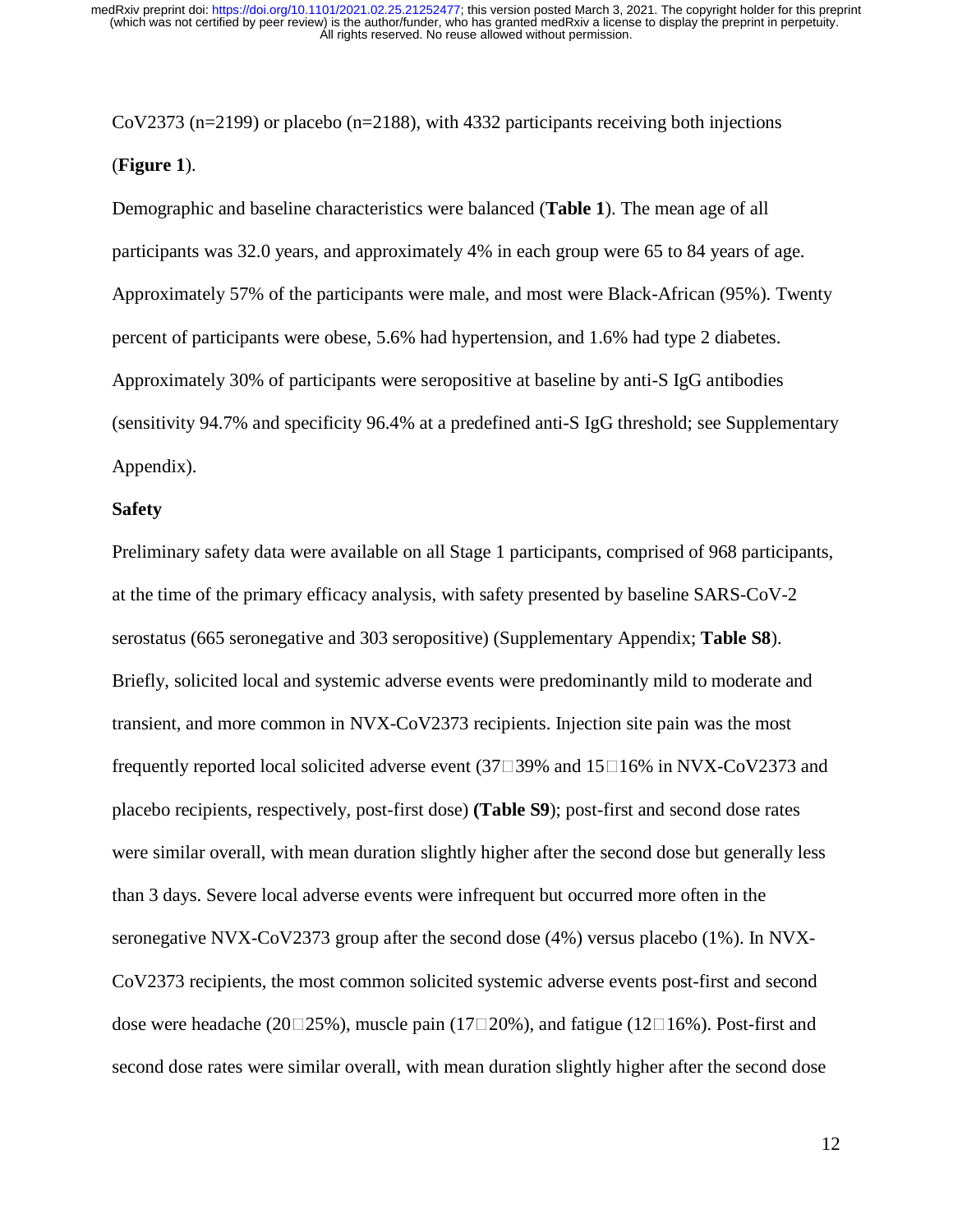but generally less than 3 days. Severe systemic adverse events, albeit infrequent, increased in the seronegative NVX-CoV2373 group after the second dose (4%) versus placebo (2%), particularly fatigue and headache (**Tables S8 and S9**). Reactogenicity was generally similar in seronegative vs seropositive NVX-CoV2373 recipients.

Medically attended adverse events (**Table S10**) and serious adverse events (**Table S11**) were infrequent but occurred slightly more often in the NVX-CoV2373 group, with no apparent clustering of specific adverse events by treatment group, preferred term, or system organ class. To date, no serious adverse events have been assessed as related to trial vaccine by study investigators (**Table S8**). No prespecified vaccination pause rules were triggered.

#### **Efficacy**

In the 2684 baseline seronegative participants (94% HIV-uninfected and 6% PLWH), evaluable for the primary efficacy analysis, 15 and 29 cases of symptomatic Covid-19 were observed after Day 28 among NVX-CoV2373 and placebo recipients, respectively, corresponding to vaccine efficacy of 49.4% (95% CI: 6.1 to 72.8), thereby meeting the primary efficacy endpoint success criterion (**Table 2**; **Figure 2A**). All of the per-protocol cases were mild to moderate Covid-19, except for one severe case in the placebo group.

Among HIV-negative, baseline seronegative participants, 11 and 27 cases of symptomatic Covid-19 were observed among NVX-CoV2373 and placebo recipients, respectively, corresponding to vaccine efficacy of 60.1% (95% CI: 19.9 to 80.1) (**Table 2**; **Figure 2B**). Among adults without HIV, vaccine efficacy was unaffected by baseline SARS-CoV-2 serostatus.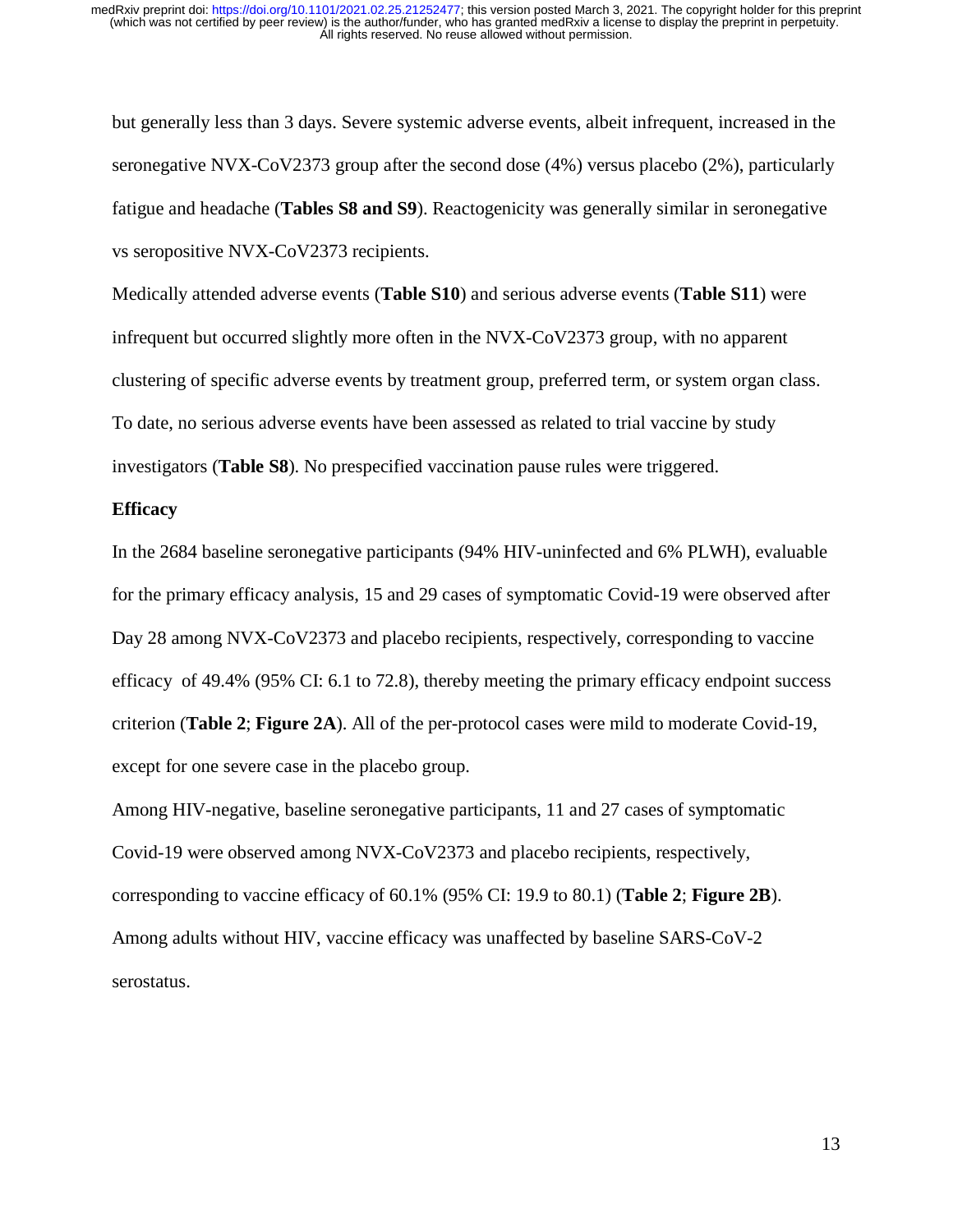Among baseline seronegative PLWH, there were four and two cases of symptomatic Covid-19 among NVX-CoV2373 and placebo recipients, respectively (N<109 in each group). No cases were observed in the baseline seropositive PLWH population (N<33 in each group). The 44 primary efficacy endpoint cases contributing to the analysis accrued between November 23 and December 30, 2020. Of these, 41 (93.2%) had whole genome sequence data available (samples from three cases in the placebo group could not be sequenced), and 38 (92.7%) of 41 were identified as the B.1.351 variant, thereby mirroring the national time trend in circulation of the variant during the same period (**Figure 2D; Figure S1**). In a post-hoc analysis, vaccine efficacy against the B.1.351 variant was 51.0% (95% CI: -0.6 to 76.2) in HIV-negative participants (11 cases in NVX-CoV2373 and 22 in placebo recipients) and 43.0% (95% CI: -9.8 to 70.4) in the combined HIV-negative and PLWH population (14 cases in NVX-CoV2373 and 24 in placebo recipients).

Notably, during the first 60 days of follow-up, the incidence of Covid-19 observed in baseline seronegative placebo participants (5.3% [95% CI: 4.3 to 6.6]; 33 mild and 47 moderate cases out of 1516 participants) was comparable to the incidence in baseline seropositive placebo participants (5.2% [95% CI: 3.6 to 7.2]; 14 mild and 21 moderate cases out of 674 participants), suggesting that prior infection, presumptively with Wuhan-like prototype SARS-CoV-2, did not reduce the risk of subsequent Covid-19 illness likely due to the B.1.351 variant (**Figure 2C**).

#### **DISCUSSION**

We describe preliminary evidence of the efficacy of a two-dose regimen of NVX-CoV2373 nanoparticle vaccine in preventing symptomatic Covid-19 in the setting of predominant transmission of the B.1.351 variant in South Africa.<sup>11,14</sup> The vaccine fulfilled the primary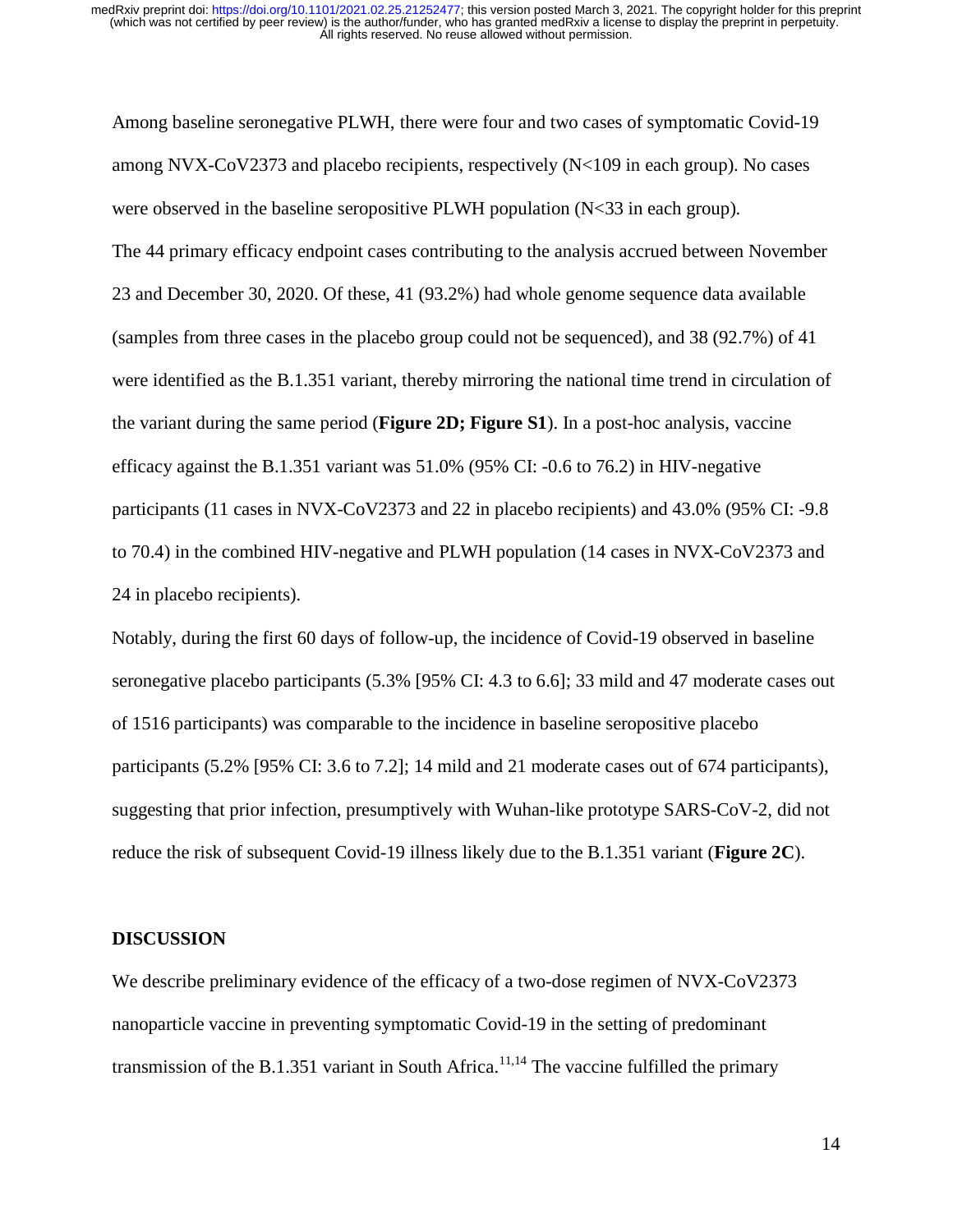efficacy objective, demonstrating statistically significant vaccine efficacy of 49.4% in the combined HIV-negative and PLWH baseline seronegative study population. Among 94% of participants without HIV, vaccine efficacy was 60.1%. The study was not powered to detect efficacy in the small population of PLWH. Preliminary safety data continued to indicate an acceptable safety and reactogenicity profile.<sup>10</sup>

This is the first report to provide evidence, in the setting of a controlled vaccine trial, that prior infection with first-wave prototype-like, pre-B.1.351 viruses did not reduce the risk of Covid-19 due to re-infection with B.1.351 variants among placebo recipients. This finding has significant public health implications for pandemic modeling, control strategies, and vaccine development and deployment efforts. This observation is consistent with the lack of incremental benefit conferred by pre-existing immunity in vaccine recipients as evidenced by consistent levels of efficacy regardless of baseline serostatus. Although these findings require further confirmation, our observations suggest that vaccination with prototype-sequenced NVX-CoV2373 conferred cross-protection against an immunological escape variant, in stark contrast to naturally acquired immunity.

Intense transmission during the first wave in South Africa, high levels of resulting population immunity to prototype-like viruses (as observed in our study and corroborated in serosurveys<sup>19</sup>), and conditions sustaining a high force of infection in advance of the second wave, may have created a milieu favorable to the emergence of the B.1.351 variant. The B.1.351 variant is reported to have emerged in the Eastern Cape Province, South Africa, in October 2020, and rapidly spread to become the dominant circulating strain throughout the country during November and December 2020, $^{14}$  coincident with the surge of second-wave transmission nationally. Our study, with sites dispersed across the country, accrued 44 cases of symptomatic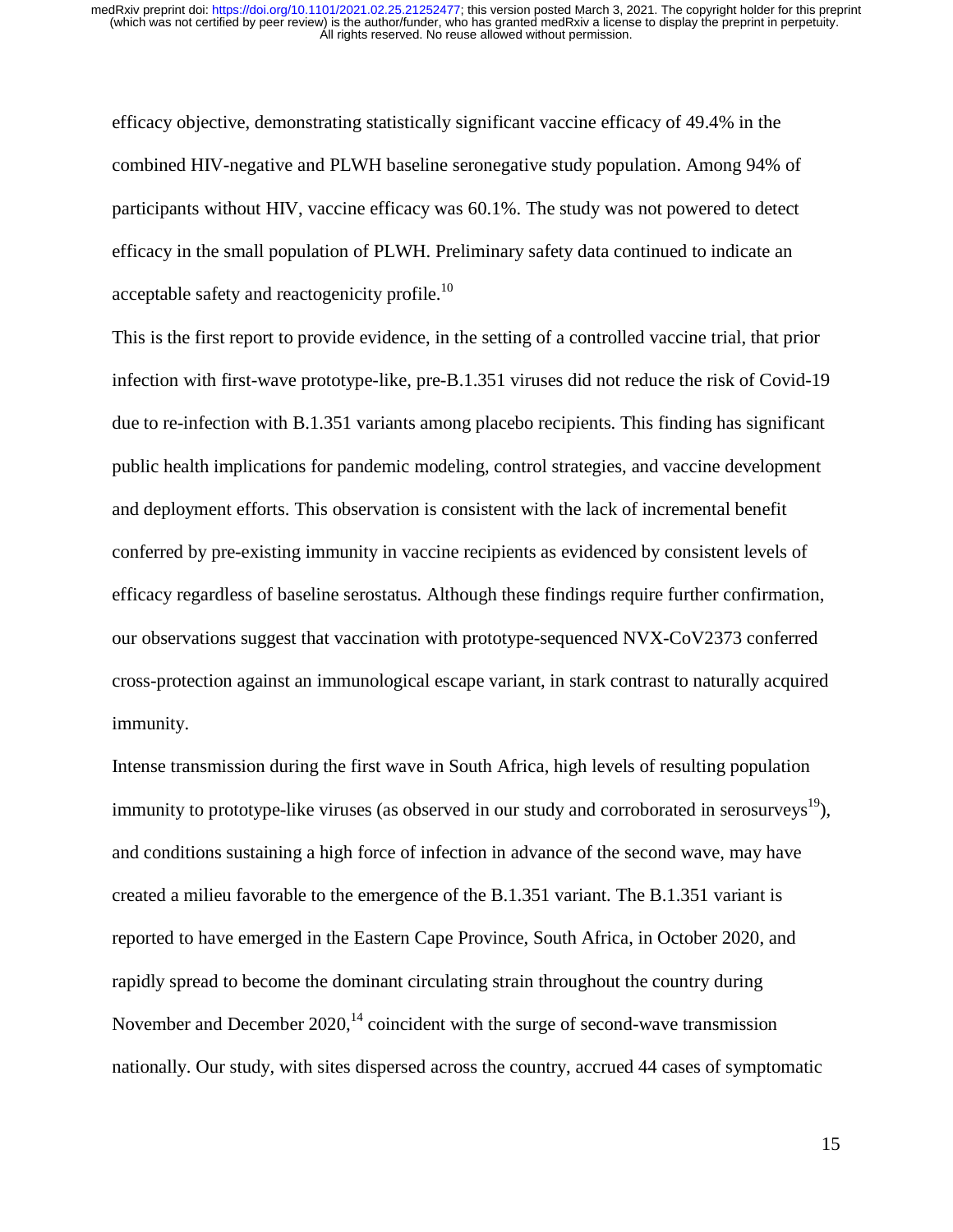Covid-19 contributing to the primary efficacy analysis between November 23 and December 30, 2020. Sequencing of nasal samples from primary efficacy endpoint cases confirmed a pattern consistent with national molecular epidemiology.

The B.1.351 variant is characterized by three deleterious mutations at key antigenic sites in the RBD, including N501Y, K417N, and E484K, with the latter two having particular functional impact.<sup>12,14,16,17</sup> The N501Y mutation is known to increase binding affinity of the spike protein to the human angiotensin-converting enzyme 2 receptor,<sup>20</sup> and has been reported to increase transmissibility of the B.1.17 variant circulating in the UK.<sup>15</sup> The E484K mutation has been reported to abolish or substantially reduce neutralization by multiple potent monoclonal antibodies and polyclonal convalescent sera in both wild-type and pseudo-virus neutralization assays.11,12,16,17,21 Additionally, post-vaccination sera derived from volunteers receiving either of the mRNA vaccines showed 6.5- to 8.6-fold reductions in neutralizing capacity to the B.1.351 variant relative to prototype virus in pseudovirus neutralization<sup>16</sup>; however, the impact on clinical efficacy remains unassessed. Wild-type and pseudo-virus neutralization assays assessing the impact of the B.1.351 variant on the neutralizing capacity of NVX-CoV2373 vaccine-elicited antibodies are in progress. Nevertheless, this is the first study to provide definitive clinical evidence of cross-protection against antigenically drifted viruses. In the interim analysis of our UK phase 3 study, relatively high levels of efficacy were observed against both the matched prototype-like, pre-variant strains (vaccine efficacy 96%), and the B.1.1.7 variant (vaccine efficacy 86%).<sup>22</sup> The high vaccine efficacy against the B.1.1.7 variant is consistent with the expected limited impact of the characteristic N501Y mutation (without a concomitant E484K mutation) on in vitro neutralization capacity of convalescent sera derived from prototype-like virus infections.<sup>12,16</sup>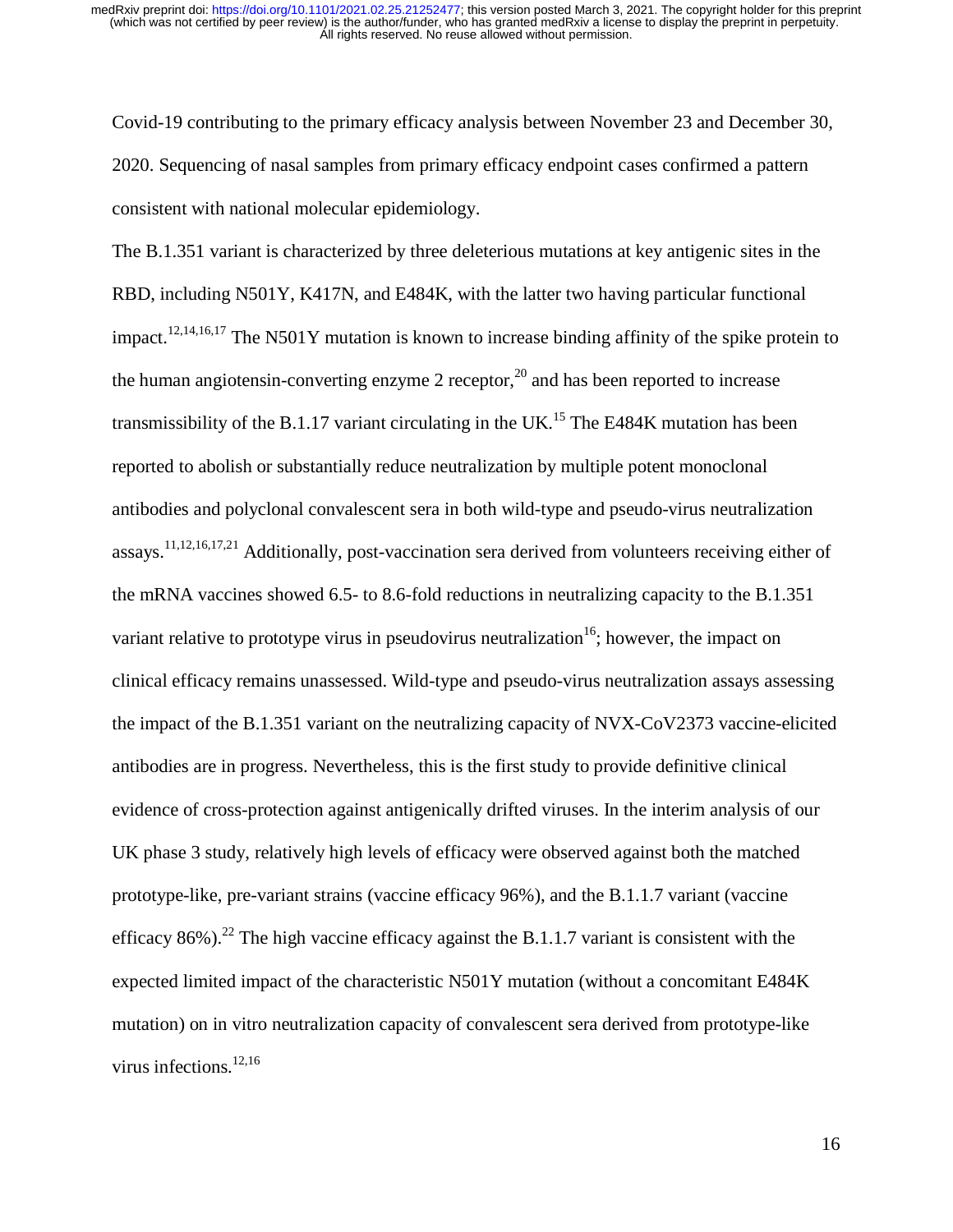Two other trials, partially or wholly conducted in South Africa and contemporaneous with circulation of the B.1.351 variant, have recently reported efficacy results. In the South African arm (N=6576) of a large multi-national phase 3 study evaluating the efficacy of a single dose of Ad26.COV2.S, preliminary vaccine efficacy against moderate to severe Covid-19 was reported to be 56%, with 95% of cases reportedly due to the B.1.351 variant; however, vaccine efficacy against all-severity Covid-19 specific to the B.1.351 variant has not yet been reported, precluding a direct comparison.<sup>23</sup> In the second trial, ChAdOx1-nCoV19 was evaluated in a phase 2 trial (N=2026) in South Africa, in a study population resembling ours with predominantly mild to moderate Covid-19, and reported vaccine efficacy of 22% (95% CI: -50 to 60) overall, and 10% (95% CI: -77 to 55) against the B.1.351 variant, with the latter comprising 95% of cases.<sup>24</sup> Our study was subject to certain limitations. The efficacy results are preliminary (median follow-up of 66 and 45 days following first and second doses, respectively), and are limited in scope to the primary endpoint and subgroups of the primary endpoint, as well as post-hoc analysis of B.1.351 variant sequencing data; therefore, caution is warranted in the interpretation of our results, particularly in the PLWH cohort, which represents a relatively small fraction of the study population. Importantly, at the time of analysis, the study had captured almost exclusively mild to moderate Covid-19 endpoints in a predominantly young, healthy population; consequently, we have not as yet been able to report on vaccine efficacy against severe Covid-19. Most large Covid-19 vaccine efficacy trials have observed increasing efficacy with longer follow-up periods than ours and have reported notably increased vaccine efficacy against severe vs mild to moderate disease. $4-7$  We may observe a similar pattern with additional follow-up and higher numbers of efficacy endpoints that are expected to accrue. Secondary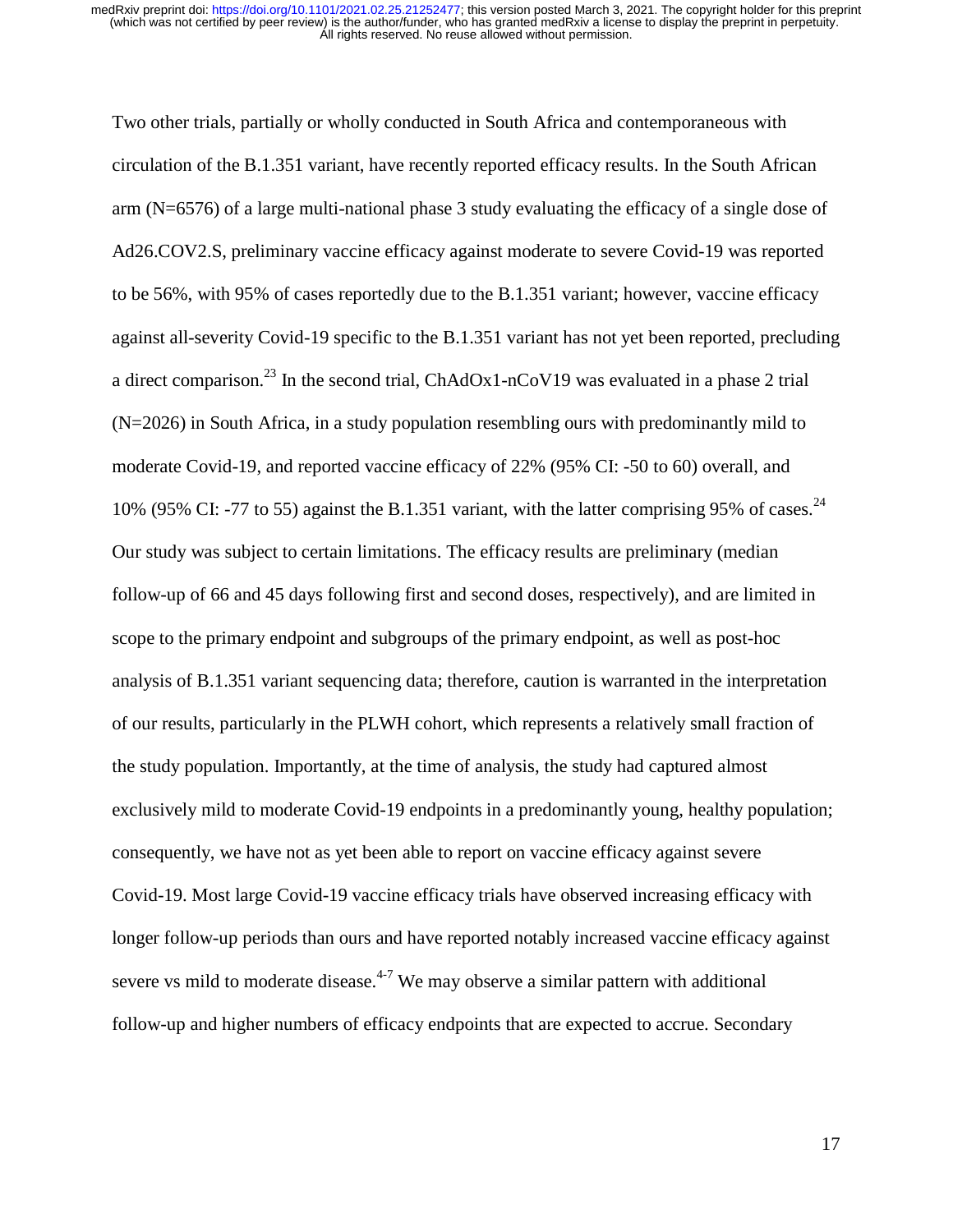efficacy analyses will shed light on efficacy against severe disease, and whether naturally acquired immunity to prototype-like virus modulates severity of infection due to variant viruses. In conclusion, we have demonstrated that a prototype-sequenced NVX-CoV2373 vaccine was efficacious and induced notable cross-protection in the setting of dominant circulation of B.1.351 variants that appear to have largely evaded natural immunity to prototype-like virus. Although cross-protection was clearly present at clinically meaningful levels, our observations support the rapid development of vaccine formulations containing the B.1.351 variant.

Supported by Novavax, Inc., The Bill and Melinda Gates Foundation, and the Coalition for Epidemic Preparedness Innovations.

Disclosure forms provided by the authors are available with the full text of this article at NEJM.org.

A data sharing statement provided by the authors is available with the full text of this article at NEJM.org.

We thank the participants who volunteered for this trial, and the members of the independent safety monitoring committee for their oversight and critical and timely review of the trial data. We also acknowledge the contribution of the 2019nCoV-501 Study Group (see the Supplementary Appendix); Mary Ward, Dina Fazio, Jennifer Lee, and Kathleen Gandarillas (Phase Five Communications) for editorial support funded by Novavax; and the PPD staff.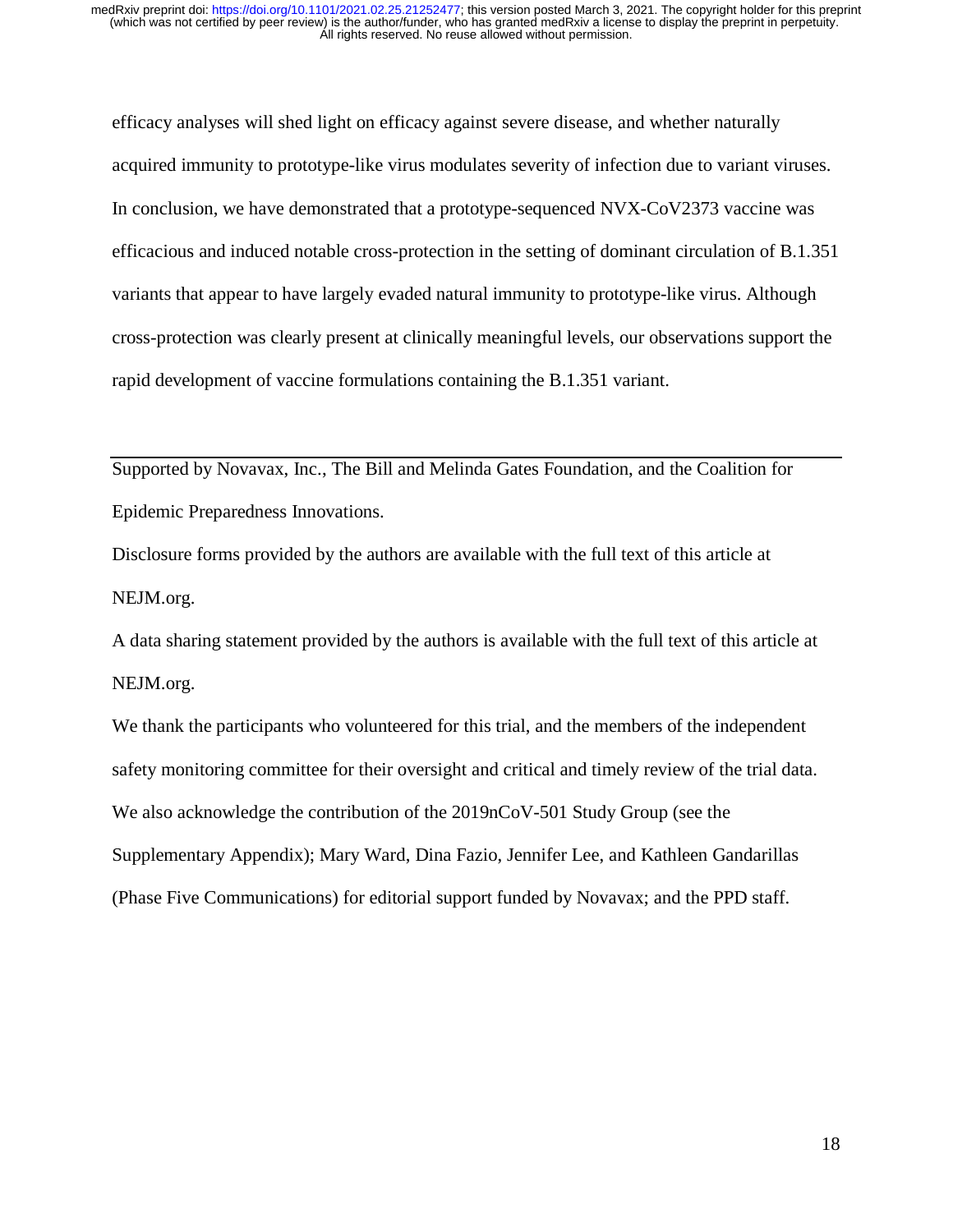## **REFERENCES**

1. World Health Organization. WHO Coronavirus Disease (COVID-19) Dashboard. https://covid19.who.int/. Accessd December 28, 2020.

2. World Health Organization. Naming the coronavirus disease (COVID-19) and the virus that causes it. 2020. https://www.who.int/emergencies/diseases/novel-coronavirus-2019/technical-guidance/naming-the-coronavirus-disease-(covid-2019)-and-the-virus-thatcauses-it. Accessed December 28, 2020.

3. Le TT, Cramer JP, Chen R, Mayhew S. Evolution of the COVID-19 vaccine development landscape. Nat Rev Drug Discov 2020;19:667-8.

4. Baden LR, El Sahly HM, Essink B, et al; COVE Study Group. Efficacy and safety of the mRNA-1273 SARS-CoV-2 vaccine. N Engl J Med. 2021;384:403-16.

5. Polack FP, Thomas SJ, Kitchin N, et al; C4591001 Clinical Trial Group. Safety and efficacy of the BNT162b2 mRNA Covid-19 vaccine. N Engl J Med 2020;383:2603-15.

6. Logunov DY, Dolzhikova IV, Shcheblyakov DV, et al. Safety and efficacy of an rAd26 and rAd5 vector-based heterologous prime-boost COVID-19 vaccine: an interim analysis of a randomised controlled phase 3 trial in Russia. Lancet 2021. https://doi.org/10.1016/S0140- 6736(21)00234-8.

7. Voysey M, Clemens SAC, Madhi SA, et al. Safety and efficacy of the ChAdOx1 nCoV-19 vaccine (AZD1222) against SARS-CoV-2: an interim analysis of four randomised controlled trials in Brazil, South Africa, and the UK. Lancet 2021;397:99-111.

8. Bangaru S, Ozorowski G, Turner HL, et al. Structural analysis of full-length SARS-CoV-2 spike protein from an advanced vaccine candidate. Science 2020;370:1089-94.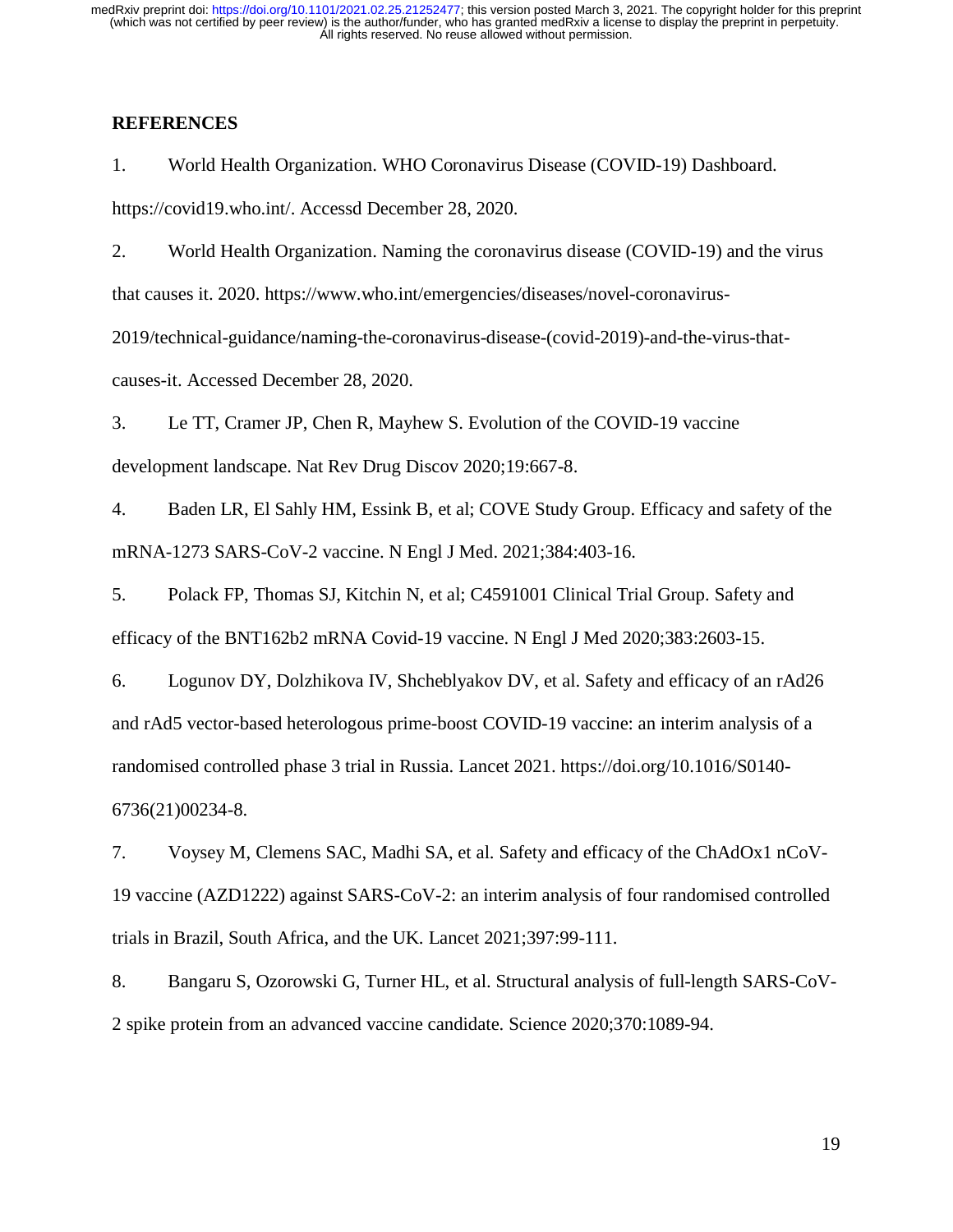9. Tian J-H., Patel N, Haupt R, et al. SARS-CoV-2 spike glycoprotein vaccine candidate NVX-CoV2373 immunogenicity in baboons and protection in mice. Nat Commun 2021;12:372. 10. Keech C, Albert G, Cho I, et al. Phase 1-2 trial of a SARS-CoV-2 recombinant spike

protein nanoparticle vaccine. N Engl J Med 2020:383:2320-32.

11. Cele S, Gazy I, Jackson L, et al. Escape of SARS-CoV-2 501Y.V2 variants from neutralization by convalescent plasma. medrxiv 2021.

https://doi.org/10.1101/2021.01.26.21250224.

12. Greaney AJ, Loes AN, Crawford KHD, et al. Comprehensive mapping of mutations to the SARS-CoV-2 receptor-binding domain that affect recognition by polyclonal human serum antibodies. biorxiv 2021. https://doi.org/10.1101/2020.12.31.425021.

13. Sabino EC, Buss LF, Carvalho MPS, et al. Resurgence of COVID-19 in Manaus, Brazil, despite high seroprevalence. Lancet 2021;397:452-455..

14. Tegally H, Wilkinson E, Giovanetti M, et al. Emergence and rapid spread of a new severe acute respiratory syndrome-related coronavirus 2 (SARS-CoV-2) lineage with multiple spike mutations in South Africa. medRxiv 2020. https://doi.org/10.1101/2020.12.21.20248640.

15. Volz E, Mishra S, Chand M, et al. Transmission of SARS-CoV-2 Lineage B.1.1.7 in England: Insights from linking epidemiological and genetic data. medRxiv 2021.

https://doi.org/10.1101.2020.12.30.20249034.

16. Wang P, Liu L, Iketani S, et al. Increased resistance of SARS-CoV-2 variants B.1.351 and B.1.1.7 to antibody neutralization. bioRxiv 2021.

https://doi.org/10.1101/2021.01.25.428137.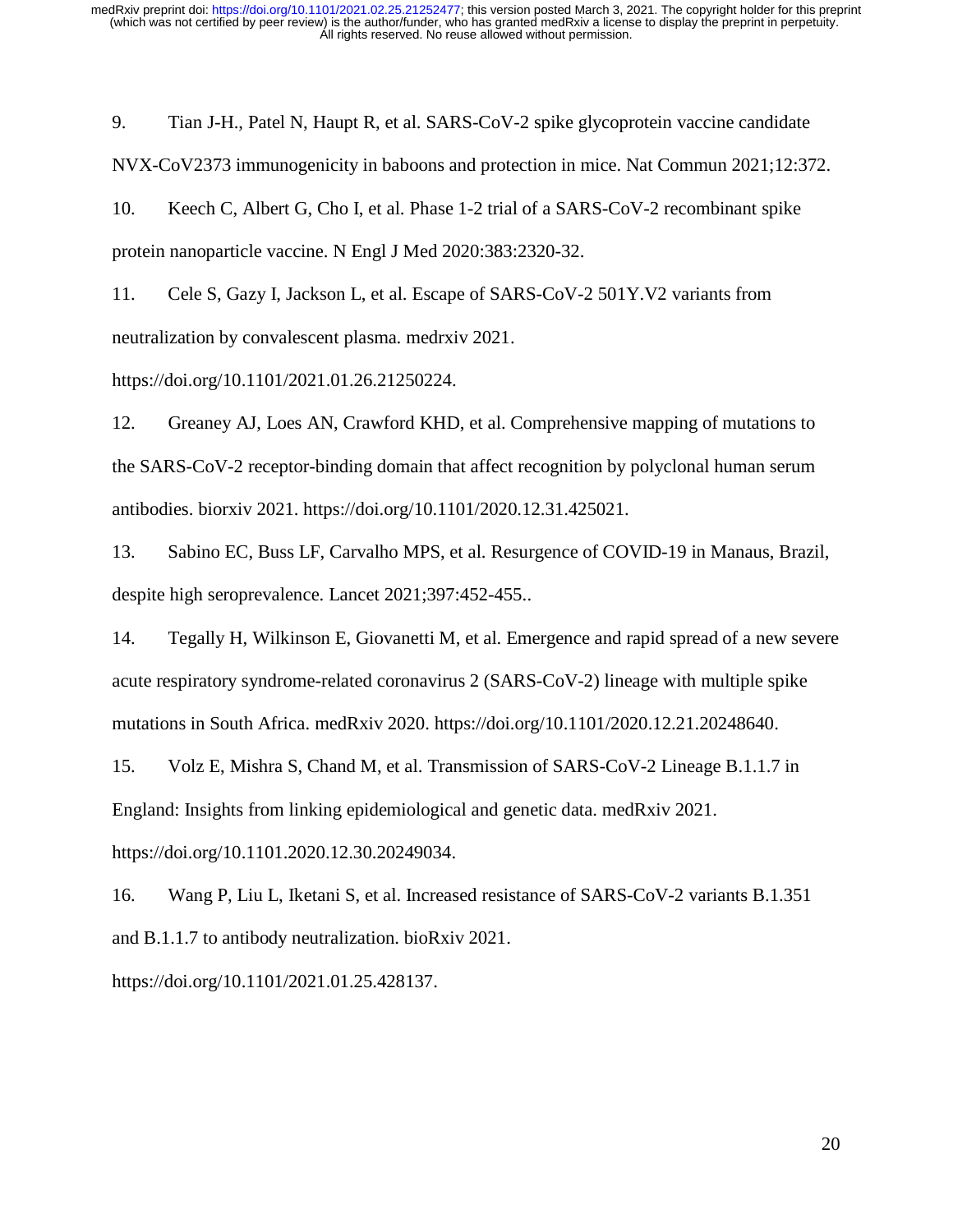17. Wang Z, Schmidt F, Weisblum Y, et al. mRNA vaccine-elicited antibodies to SARS-CoV-2 and circulating variants. Nature2021. https://doi.org/10.1038/s41586-021-03324-6. Online ahead of print.

18. Williams TC, Burgers WA. SARS-CoV-2 evolution and vaccines: cause for concern? . Lancet Respir Med 2021. https://doi.org/10.1016/S2213-2600(21)00075-8.

19. Hsiao M. SARS-CoV-2 seroprevalence in the Cape Town metropolitan sub-districts after the peak of infections. In: Service DoNHL, ed. 2020:1-9.

20. Starr TN, Greaney AJ, Hilton SK, et al. Deep mutational scanning of SARS-CoV-2 receptor binding domain reveals constraints on folding and ACE2 binding. Cell 2020;182:1295- 1310.

21. Wibmer CK, Ayres F, Hermanus T, et al. SARS-CoV-2 501Y.V2 escapes neutralization by South African COVID-19 donor plasma. bioRxiv 2021.

https://doi.org/10.1101/2021.01.18.427166.

22. Novavax COVID-19 vaccine demonstrates 89.3% efficacy in UK phase 3 trial. Novavax, Inc. January 28, 2021. https://ir.novavax.com/news-releases/news-release-details/novavax-covid-19-vaccine-demonstrates-893-efficacy-uk-phase-3. Accessed February 18, 2021.

23. Johnson & Johnson announces single-shot Janssen COVID-19 vaccine candidate met primary endpoints in interim analysis of its phase 3 ENSEMBLE trial. January 29, 2021. https://www.jnj.com/johnson-johnson-announces-single-shot-janssen-covid-19-vaccinecandidate-met-primary-endpoints-in-interim-analysis-of-its-phase-3-ensemble-trial. Accessed February 18, 2021.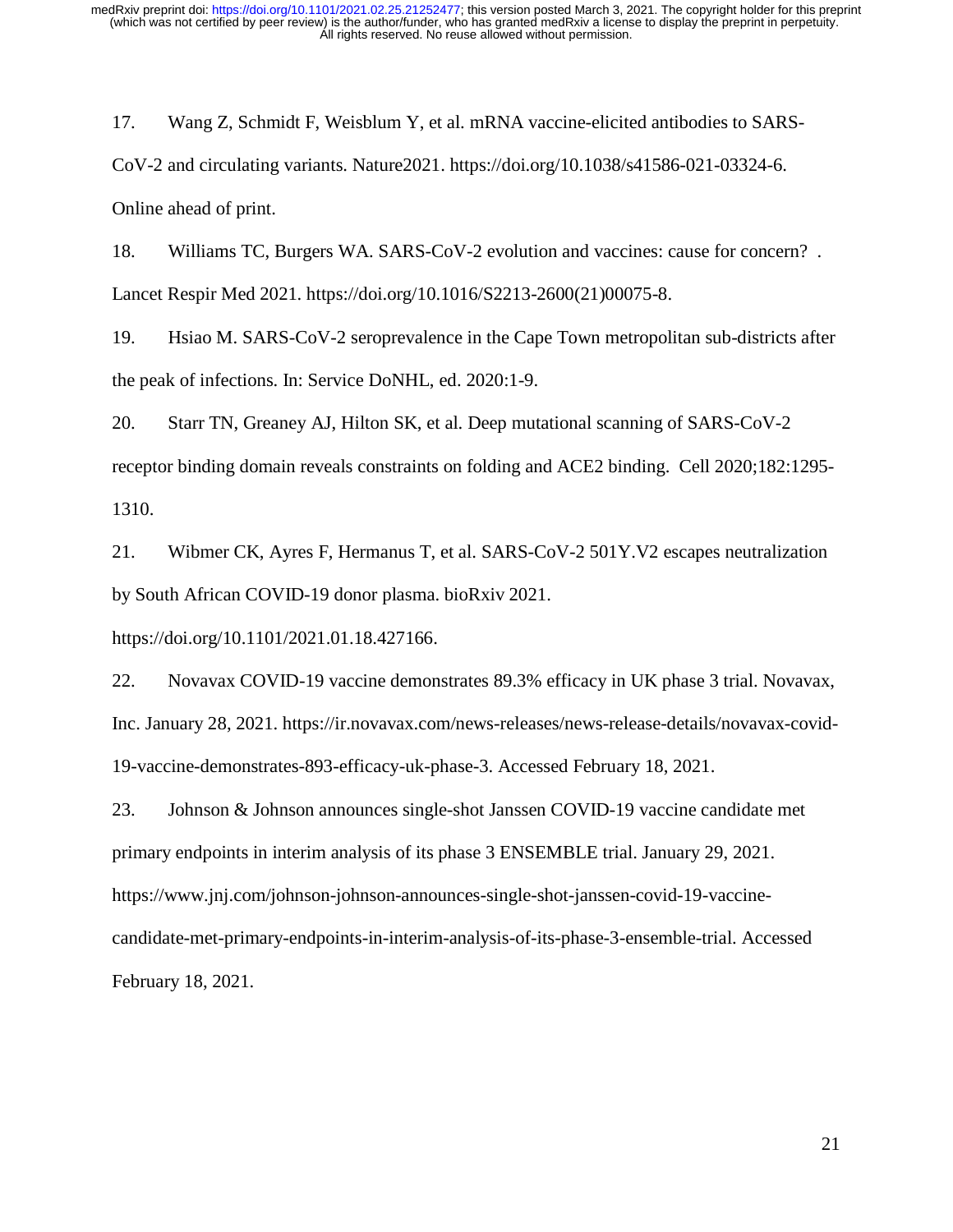24. Madhi SA, Baillie V, Cutland CL. Safety and efficacy of the ChAdOx1 nCoV-19

(AZD1222) Covid-19 vaccine against the B.1.351 variant in South Africa. medRxiv 2021.

https://www.medrxiv.org/content/10.1101/2021.02.10.21251247v1.

25. Zou G. A modified poisson regression approach to prospective studies with binary data

Am J Epidemiol 2004;159:702□6.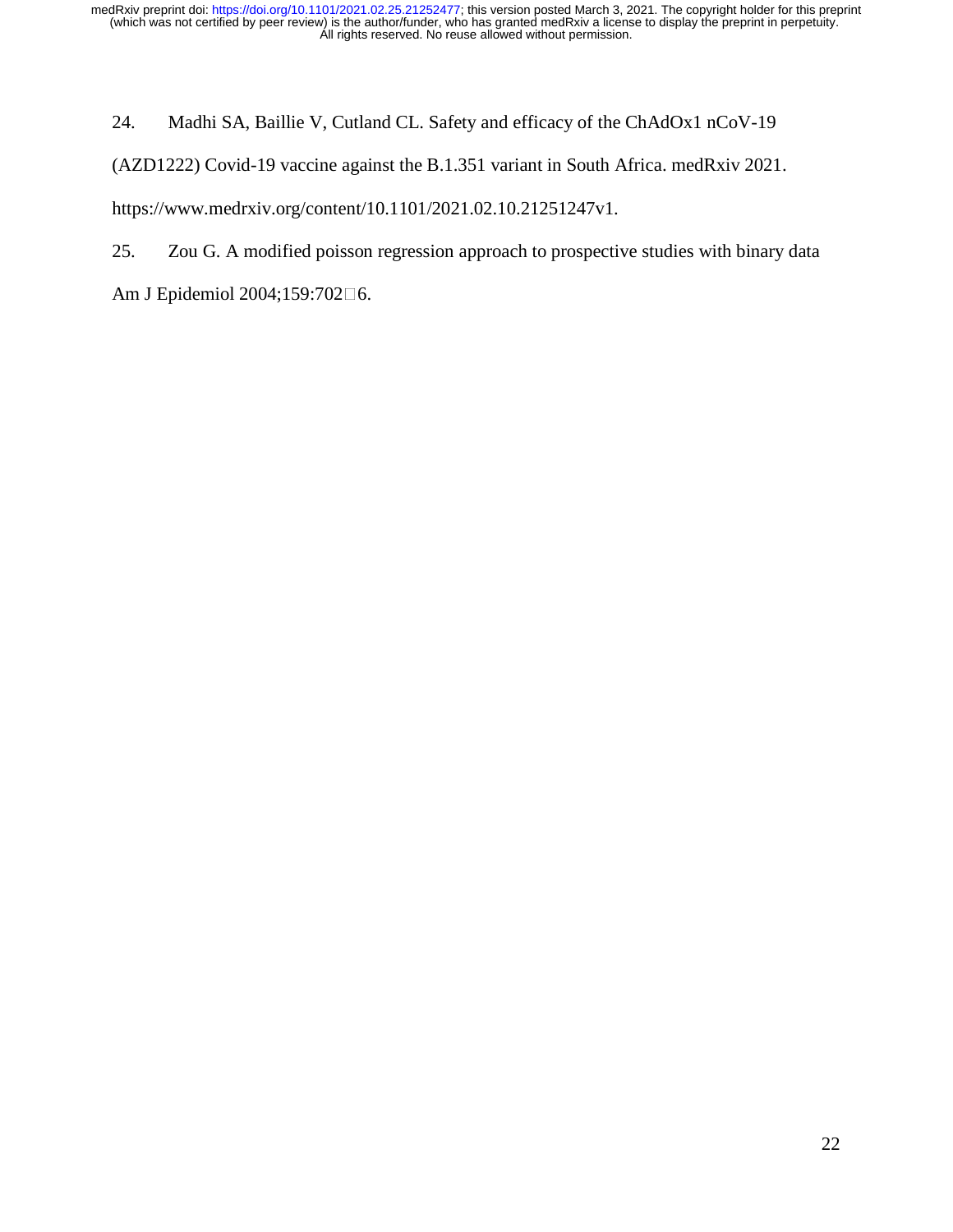# **TABLES AND FIGURES**

## **Table 1**. **Demographics and Baseline Characteristics of the Participants Included in the**

#### **Safety Analysis Set**

#### **Table Legend**

NVX-CoV2373 was 5 µg recombinant spike protein with 50 µg Matrix-M1. BMI was calculated as weight (kg) divided by squared height (m). SARS-CoV-2 serostatus was determined by IgG antibody to recombinant spike protein (anti-spike IgG). Baseline serostatus was defined by antibody level detected by anti-spike IgG ELISA using GMT at Day 0. Percentages were based on safety analysis set within each treatment and overall.

Note: Values are represented as n (%), unless otherwise stated.

| <b>Vaccine Group</b>                 | <b>NVX-CoV2373</b> | <b>Placebo</b> | <b>Overall</b><br>4387 |  |  |  |  |  |
|--------------------------------------|--------------------|----------------|------------------------|--|--|--|--|--|
| N                                    | 2199               | 2188           |                        |  |  |  |  |  |
| Age (years)                          |                    |                |                        |  |  |  |  |  |
| $\mathbf n$                          | 2196               | 2186           | 4382                   |  |  |  |  |  |
| Mean (SD)                            | 31.9 (12.91)       | 32.2 (13.08)   | 32.0 (13.00)           |  |  |  |  |  |
| Median                               | 28.0               | 28.0           | 28.0                   |  |  |  |  |  |
| <b>Age Group</b>                     |                    |                |                        |  |  |  |  |  |
| $\geq$ 18 to 64 years                | 2104 (95.7)        | 2094 (95.7)    | 4198 (95.7)            |  |  |  |  |  |
| $\geq$ 65 to 84 years                | 92(4.2)            | 92(4.2)        | 184(4.2)               |  |  |  |  |  |
| <b>Sex</b>                           |                    |                |                        |  |  |  |  |  |
| Male                                 | 1252 (56.9)        | 1266 (57.9)    | 2518 (57.4)            |  |  |  |  |  |
| Female                               | 947 (43.1)         | 922(42.1)      | 1869 (42.6)            |  |  |  |  |  |
| Race                                 |                    |                |                        |  |  |  |  |  |
| <b>Black</b>                         | 2098 (95.4)        | 2082 (95.2)    | 4180 (95.3)            |  |  |  |  |  |
| White                                | 86 (3.9)           | 66 (3.0)       | 152(3.5)               |  |  |  |  |  |
| Other                                | 40(1.8)            | 49(2.2)        | 89(2.0)                |  |  |  |  |  |
| Baseline BMI $(kg/m2)$               |                    |                |                        |  |  |  |  |  |
| $\mathbf n$                          | 2195               | 2186           | 4381                   |  |  |  |  |  |
| Mean (SD)                            | 25.06 (6.004)      | 25.02 (5.930)  | 25.04 (5.967)          |  |  |  |  |  |
| $>30$ to $40$                        | 451 (20.5)         | 440 (20.1)     | 891 (20.3)             |  |  |  |  |  |
| <b>Underlying Chronic Conditions</b> |                    |                |                        |  |  |  |  |  |
| Hypertension                         | 125(5.7)           | 119(5.4)       | 244(5.6)               |  |  |  |  |  |
| Type 2 diabetes                      | 31(1.4)            | 39(1.8)        | 70(1.6)                |  |  |  |  |  |
| Day 0 SARS-CoV-2 NAAT Positive       | 63(2.9)            | 63(2.9)        | 126(2.9)               |  |  |  |  |  |
| Day 0 SARS-CoV-2 Anti-Spike IgG      |                    |                |                        |  |  |  |  |  |
| Seropositive                         | 651 (29.6)         | 673 (30.8)     | 1324 (30.2)            |  |  |  |  |  |

Abbreviations: BMI = body mass index; ELISA = enzyme-linked immunosorbent assay; GMT = geometric mean

titer; IgG = immunoglobulin G; NAAT = nucleic acid amplification test; SARS-CoV-2 = severe acute respiratory

syndrome coronavirus  $2$ ;  $SD =$  standard deviation.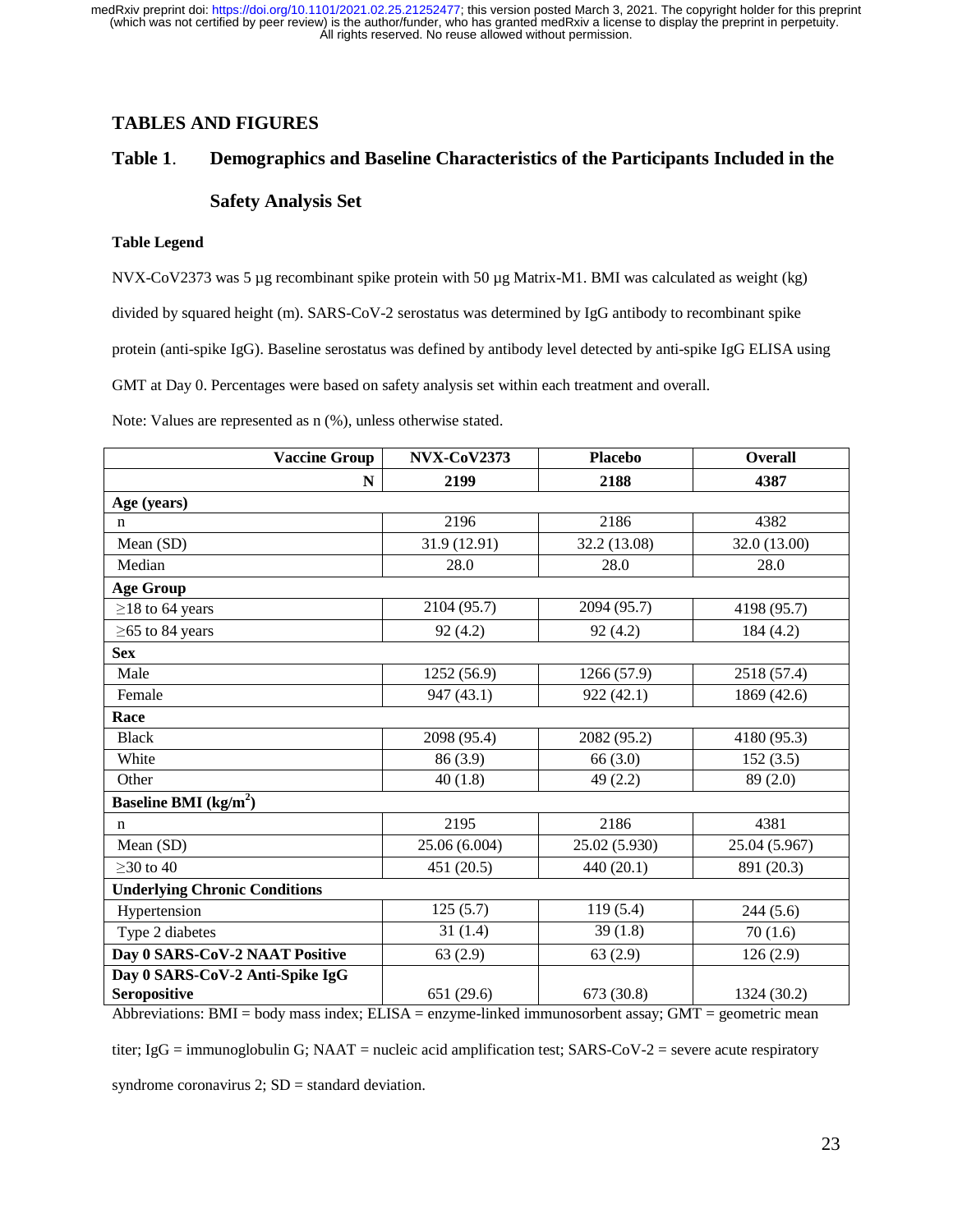| <b>Population/Baseline Anti-Spike IgG</b><br><b>Serostatus</b> | No. of Cases | <b>NVX-CoV2373*</b> |                     | <b>Placebo</b>         |                     |                              |  |  |
|----------------------------------------------------------------|--------------|---------------------|---------------------|------------------------|---------------------|------------------------------|--|--|
|                                                                |              | $n/N$ (%)†          | $(95\% \text{ CI})$ | $n/N$ (%) <sup>+</sup> | $(95\% \text{ CI})$ | VE (95% CI)                  |  |  |
| <b>All Participants</b>                                        |              |                     |                     |                        |                     |                              |  |  |
| Baseline seronegative                                          | 44           | 15/1357(1.1)        | (0.6, 1.8)          | 29/1327(2.2)           | (1.5, 3.1)          | 49.4% $\ddagger$ (6.1, 72.8) |  |  |
| Baseline seropositive                                          | 19           | 6/500(1.2)          | (0.4, 2.6)          | 13/514(2.5)            | (1.4, 4.3)          | 52.6% (-23.8, 81.8)          |  |  |
| Regardless of baseline serostatus                              | 63           | 21/1857(1.1)        | (0.7, 1.7)          | 42/1841(2.3)           | (1.6, 3.1)          | 50.4% (16.6, 70.5)           |  |  |
| <b>Participants Without HIV</b>                                |              |                     |                     |                        |                     |                              |  |  |
| Baseline seronegative                                          | 38           | 11/1281 (0.90)      | (0.43, 1.5)         | 27/1255(2.2)           | (1.4, 3.1)          | 60.1% (19.9, 80.1)           |  |  |
| Baseline seropositive                                          | 19           | 6/467(1.29)         | (0.47, 2.8)         | 13/484(2.7)            | (1.4, 4.5)          | 52.2% (-24.8, 81.7)          |  |  |
| Regardless of baseline serostatus                              | 57           | 17/1748 (0.97)      | (0.57, 1.6)         | 40/1739(2.3)           | (1.6, 3.1)          | 57.7% (25.7, 75.9)           |  |  |

# **Table 2. Vaccine Efficacy Against Symptomatic Covid-19 at Least 7 Days After the Second Dose (Day 28)**

Abbreviations: CI = confidence interval; Covid-19 = coronavirus 2 disease 2019; HIV = human immunodeficiency virus; N = number of participants; n = number of participants

with NAAT-confirmed Covid-19; NAAT = nucleic acid amplification test; PP-EFF = per-protocol efficacy; VE = vaccine efficacy.

**\***Includes 50 µg Matrix-M1.

†Percentage of participants with Covid-19 calculated as  $n/N \times 100$ .

‡Primary endpoint.

The 95% CI for PCR-confirmed Covid-19 was calculated using the exact Clopper-Pearson method. Participants were counted once if the participant reported one or more PCR-

confirmed illness episodes. Log-linear model of NAAT-confirmed Covid-19 infection incidence rate using Poisson regression with treatment group as fixed effects and robust

error variance.<sup>25</sup> VE = 100 x (1 – Relative Risk). Data shown are for the PP-EFF analysis set.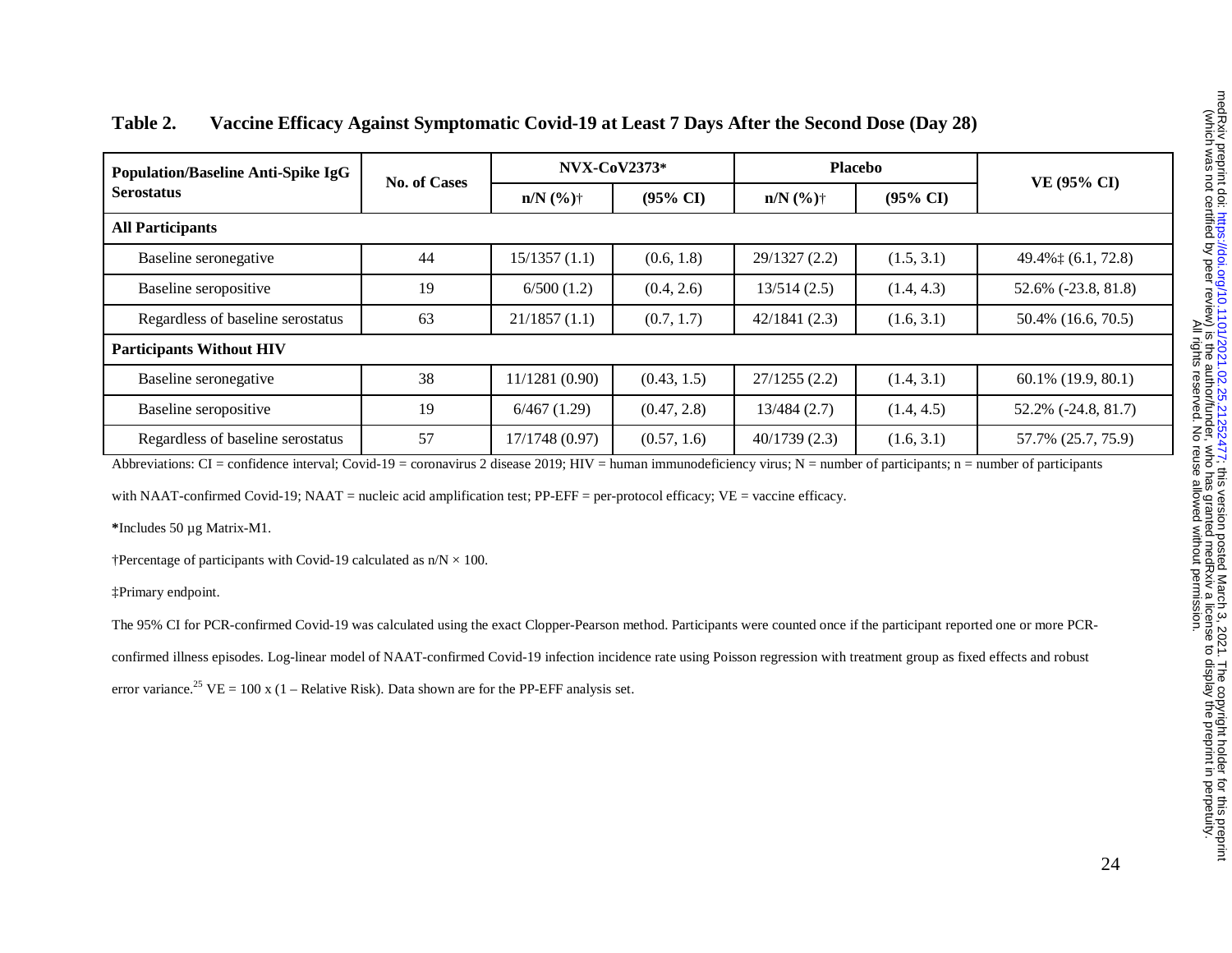

# **Figure 1. Disposition of Participants in the Trial.**

Legend: The full analysis set included all participants who were randomly assigned to treatment and received at least one dose, regardless of protocol violations or missing data, and are analyzed according to the trial vaccine group as randomized.

This diagram represents the disposition of participants in the trial. The data cutoff date for the primary efficacy analysis was January 8, 2021, which represented a median follow-up of 66 and 45 days after first and second vaccination, respectively. The data cutoff date for the primary safety analysis was January 25, 2021, which included safety data through 35 days after first vaccination in all 968 Stage 1 participants (889 HIV-negative and 79 PLWH). The safety analysis population included all participants who received at least one dose of NVX-CoV2373 or placebo, with participants analyzed according to the treatment actually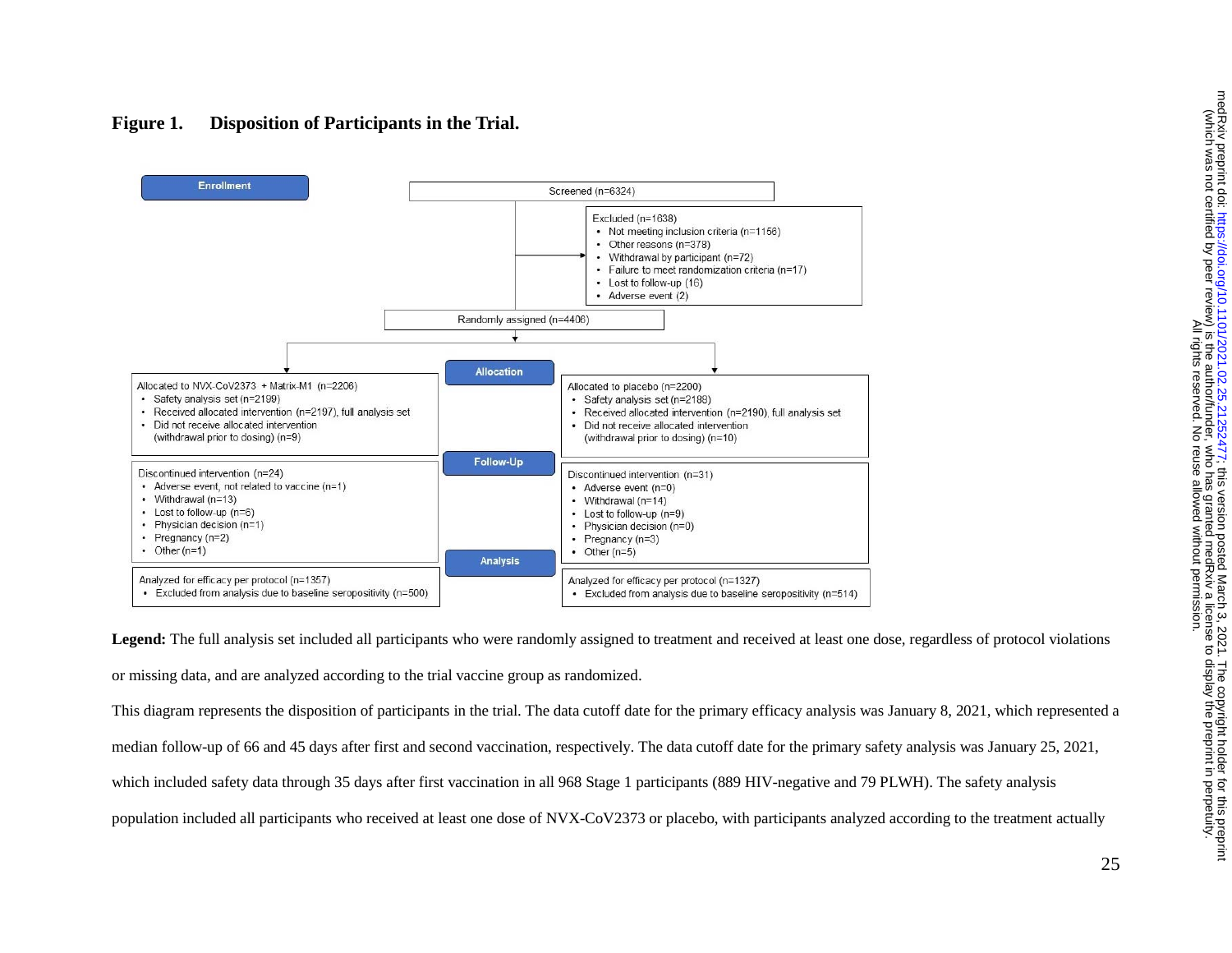received. The per-protocol efficacy analysis population included baseline seronegative (by anti-spike IgG) participants who received both injection of NVX-CoV2373 or placebo as assigned, had no evidence of SARS-CoV-2 infection (by NAAT or anti-spike IgG) within 7 days after the second vaccination (ie, before Day 28), and had no major protocol deviations affecting the primary efficacy outcome.

Abbreviations: HIV = human immunodeficiency virus; IgG = immunoglobulin G; NAAT = nucleic acid amplification test; PLWH = people living with HIV;  $SARS-CoV-2$  = severe acute respiratory syndrome coronavirus 2.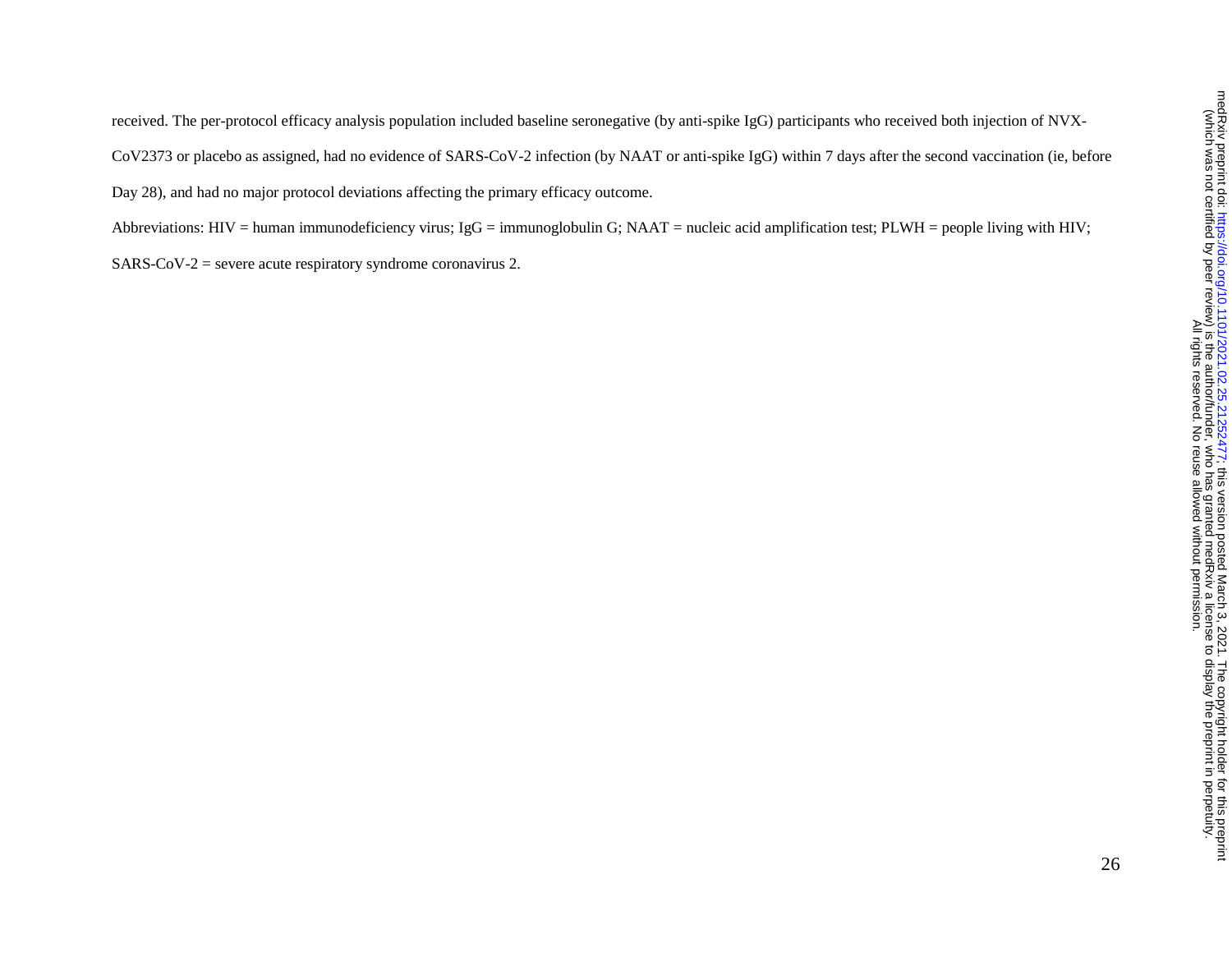# **Figure 2. Kaplan-Meyer Plots of Efficacy of NVX-CoV2373 Against Symptomatic Covid-19, Risk of Symptomatic Covid-19 in Seropositive versus Seronegative Placebo Recipients, and Timing of Endpoint Accrual.**

**Legend:** The time period for surveillance of per-protocol symptomatic Covid-19 cases was from at least 7 days after the second dose (ie, Day 28) of NVX-CoV2373 or placebo through the first 2 months of the surveillance period (follow-up). Data shown are for the per-protocol efficacy population, unless otherwise indicated. A) Serologically naïve participants overall; B) Serologically naïve HIV-negative participants C) Placebo participants (serologically negative vs serologically positive) in the full analysis set (FAS) from Day 0 onwards. The FAS included all participants who were randomly assigned to treatment and receive at least 1 dose, regardless of protocol violations or missing data D) Per protocol efficacy endpoint accrual relative to distribution of variant as reported in Nextstrain.org.

#### **A. Overall population (baseline seronegative): per-protocol primary efficacy endpoint from 7 days after second dose (Day 28)**

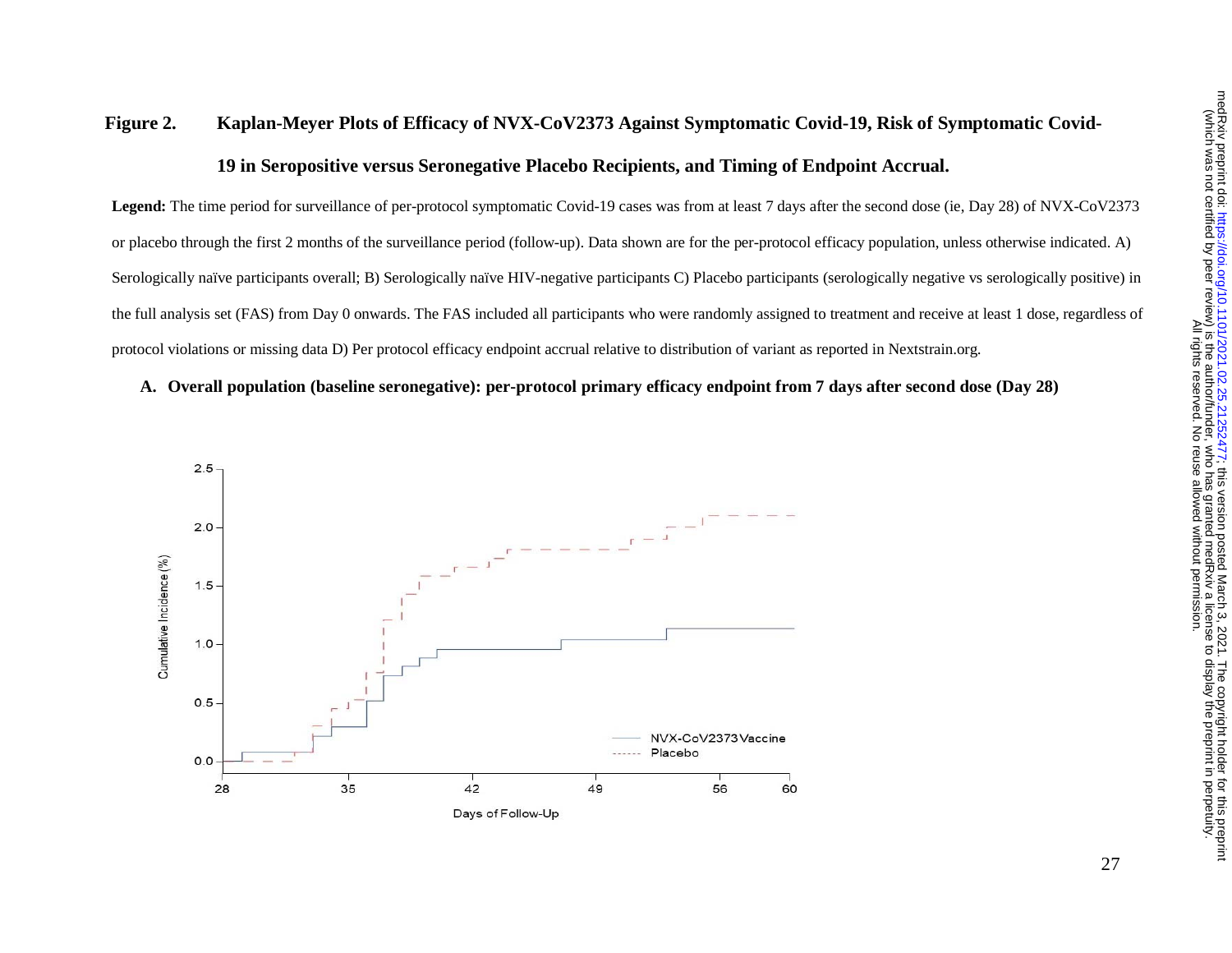

#### **B. HIV-negative population (baseline seronegative): per-protocol primary efficacy endpoint from 7 days after second dose (Day 28)**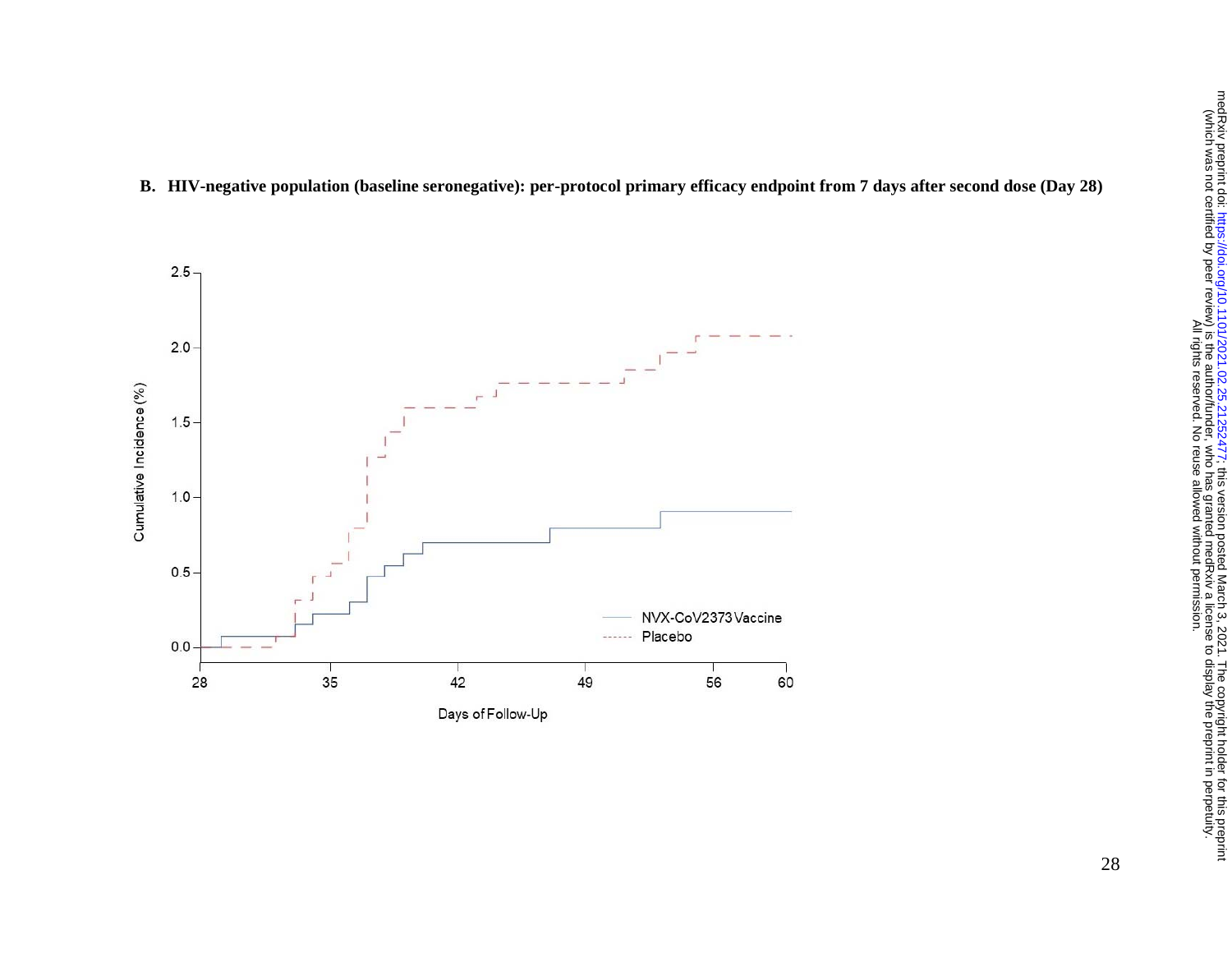

**C. Placebo population ONLY (baseline seronegative placebo versus baseline seropositive placebo): full analysis set primary efficacy endpoint from Day 0 onwards**